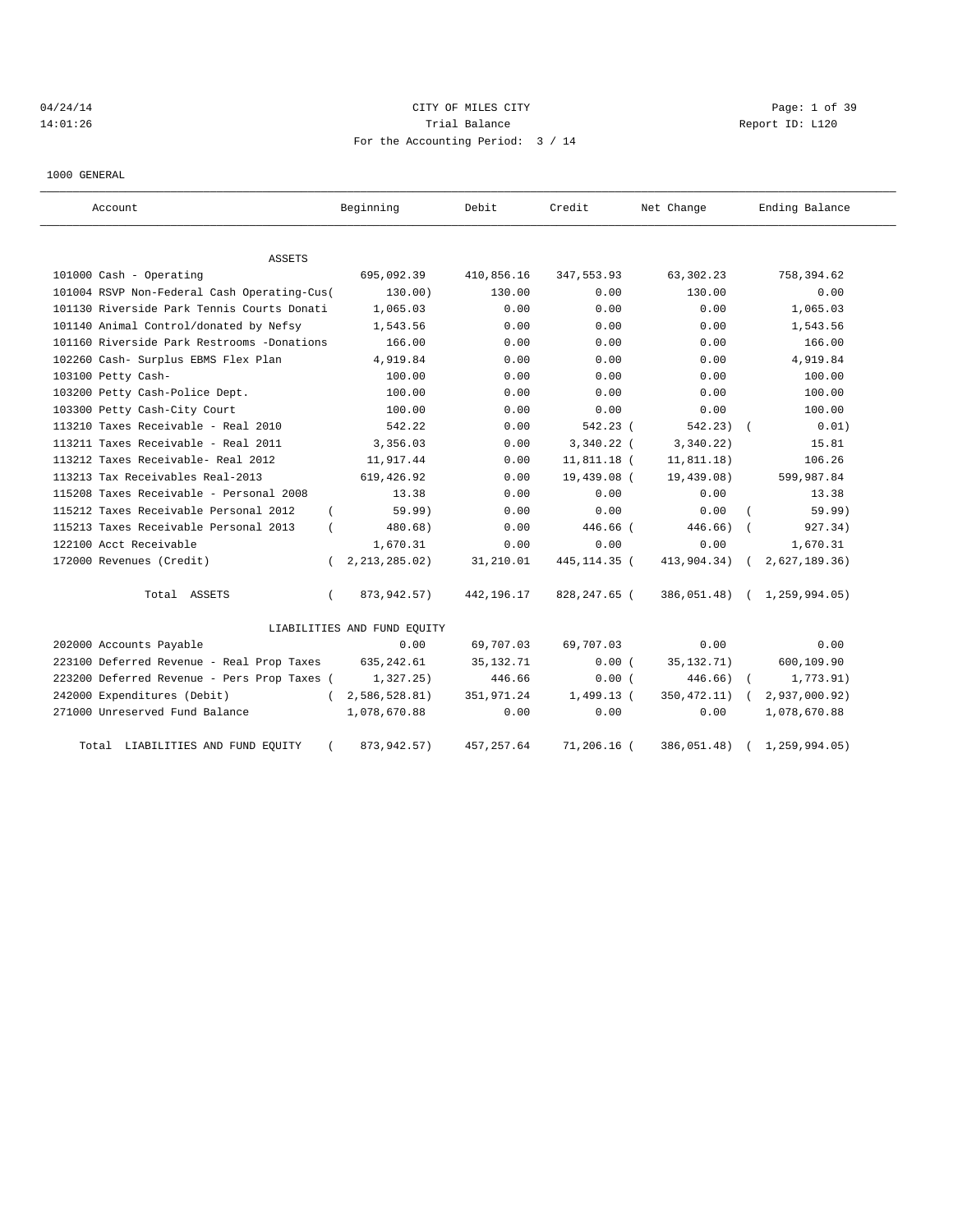### 04/24/14 CITY OF MILES CITY Page: 2 of 39 14:01:26 Trial Balance Report ID: L120 For the Accounting Period: 3 / 14

## 2220 LIBRARY

| Account                                    | Beginning                   | Debit     | Credit      | Net Change    | Ending Balance |
|--------------------------------------------|-----------------------------|-----------|-------------|---------------|----------------|
|                                            |                             |           |             |               |                |
| ASSETS                                     |                             |           |             |               |                |
| 101000 Cash - Operating                    | 5,898.28                    | 23,854.36 | 24,871.58 ( | $1,017.22)$ ( | 6, 915.50)     |
| 101032 Cash- Library Board of Trustees Mul | 13,570.19                   | 0.00      | 0.00        | 0.00          | 13,570.19      |
| 103000 Petty Cash                          | 75.00                       | 0.00      | 0.00        | 0.00          | 75.00          |
| 172000 Revenues (Credit)                   | 196,967.38)                 | 0.00      | 23,854.36 ( | $23,854,36$ ( | 220,821.74)    |
| Total ASSETS                               | 189,220.47)                 | 23,854.36 | 48,725.94 ( | 24,871.58) (  | 214,092.05)    |
|                                            | LIABILITIES AND FUND EQUITY |           |             |               |                |
| 202000 Accounts Payable                    | 0.00                        | 2,139.60  | 2,139.60    | 0.00          | 0.00           |
| 242000 Expenditures (Debit)                | 214,303.75)                 | 24,871.58 | 0.00(       | 24,871.58) (  | 239, 175. 33)  |
| 271000 Unreserved Fund Balance             | 25,083.28                   | 0.00      | 0.00        | 0.00          | 25,083.28      |
| LIABILITIES AND FUND EQUITY<br>Total       | 189,220.47)                 | 27,011.18 | 2,139.60 (  | 24,871.58) (  | 214,092.05)    |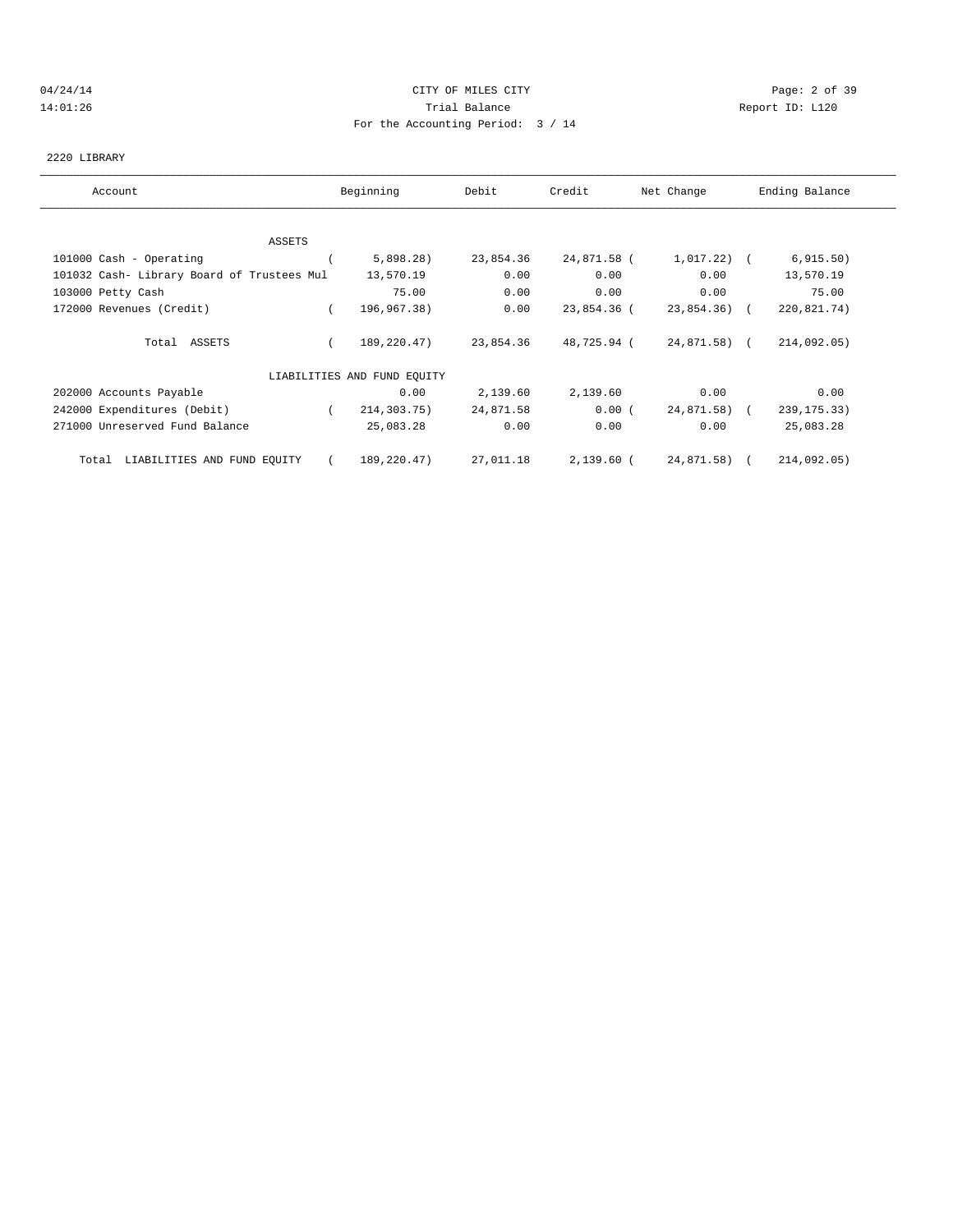## 04/24/14 CITY OF MILES CITY Page: 3 of 39 14:01:26 Trial Balance Report ID: L120 For the Accounting Period: 3 / 14

2260 EMERGENCY DISASTER

| Account                                   | Beginning                   | Debit     | Credit      | Net Change   | Ending Balance |
|-------------------------------------------|-----------------------------|-----------|-------------|--------------|----------------|
|                                           |                             |           |             |              |                |
| ASSETS                                    |                             |           |             |              |                |
| 101000 Cash - Operating                   | 83,461.38)                  | 84,940.59 | 0.00        | 84,940.59    | 1,479.21       |
| 113211 Taxes Receivable - Real 2011       | 35.72                       | 0.00      | $31.83$ (   | 31.83)       | 3.89           |
| 132000 Due From Government (Short Term)   | 71,634.00                   | 0.00      | 0.00        | 0.00         | 71,634.00      |
| 172000 Revenues (Credit)                  | 13, 171.36                  | 0.00      | 84,940.59 ( | 84,940.59) ( | 71,769.23)     |
| Total ASSETS                              | 1,379.70                    | 84,940.59 | 84,972.42 ( | 31.83)       | 1,347.87       |
|                                           | LIABILITIES AND FUND EOUITY |           |             |              |                |
| 223100 Deferred Revenue - Real Prop Taxes | 35.72                       | 31.83     | 0.00(       | 31.83)       | 3.89           |
| 271000 Unreserved Fund Balance            | 1,343.98                    | 0.00      | 0.00        | 0.00         | 1,343.98       |
| Total LIABILITIES AND FUND EQUITY         | 1,379.70                    | 31.83     | 0.00(       | 31.83)       | 1,347.87       |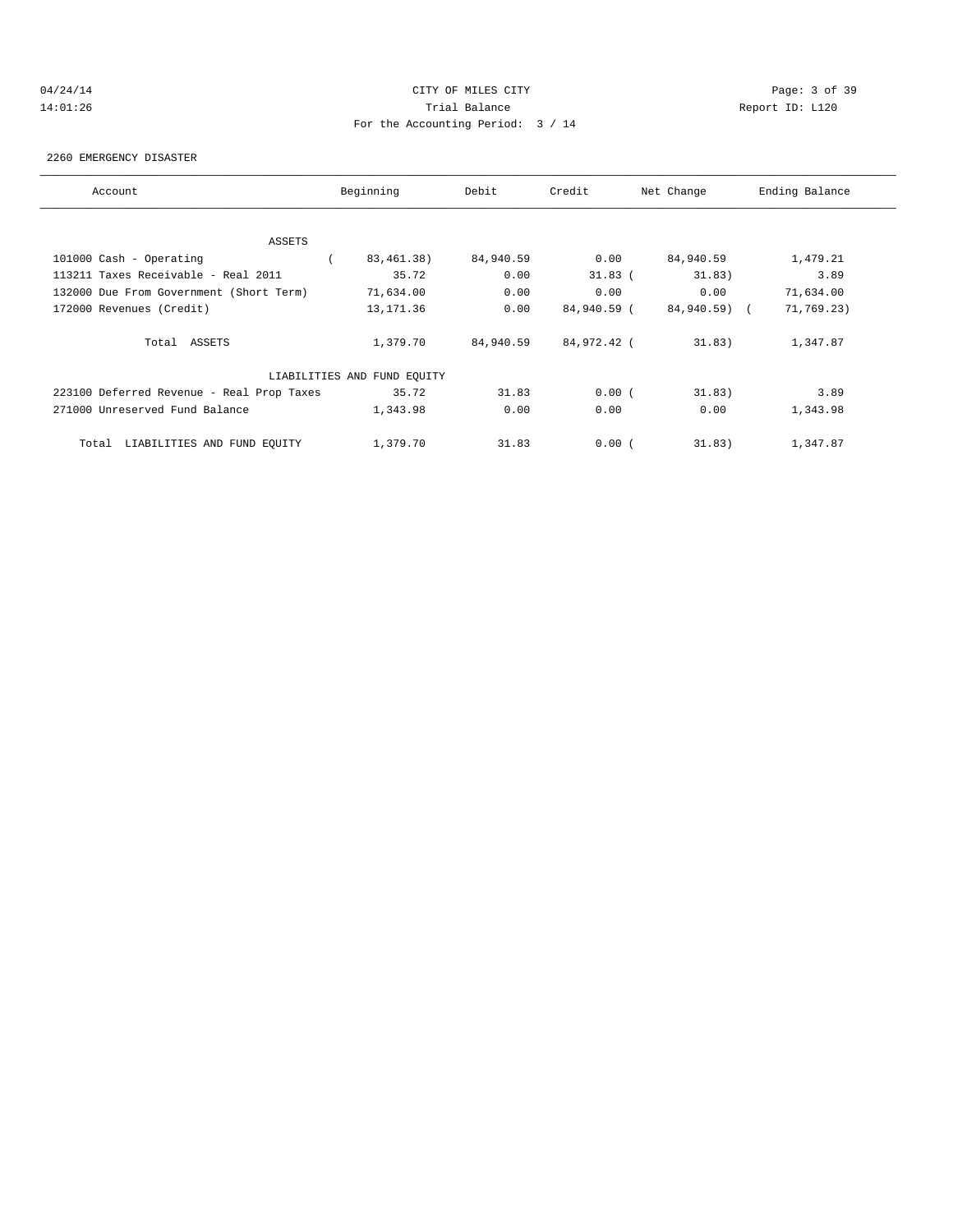### 04/24/14 Page: 4 of 39 14:01:26 Trial Balance Report ID: L120 For the Accounting Period: 3 / 14

#### 2270 Health

| Account                              |        | Beginning                   | Debit    | Credit       | Net Change     | Ending Balance |
|--------------------------------------|--------|-----------------------------|----------|--------------|----------------|----------------|
|                                      |        |                             |          |              |                |                |
|                                      | ASSETS |                             |          |              |                |                |
| 101000 Cash - Operating              |        | 22,093.60                   | 325.00   | 2,751.44 (   | 2,426.44)      | 19,667.16      |
| 172000 Revenues (Credit)             |        | 30,000.00)                  | 0.00     | $325.00$ (   | $325.00$ (     | 30, 325.00     |
| Total ASSETS                         |        | 7,906.40)                   | 325.00   | $3,076.44$ ( | $2,751.44$ ) ( | 10,657.84)     |
|                                      |        | LIABILITIES AND FUND EQUITY |          |              |                |                |
| 202000 Accounts Payable              |        | 0.00                        | 2,750.00 | 2,750.00     | 0.00           | 0.00           |
| 242000 Expenditures (Debit)          |        | 22,053.70)                  | 2,751.44 | 0.00(        | 2,751.44)      | 24,805.14)     |
| 271000 Unreserved Fund Balance       |        | 14,147.30                   | 0.00     | 0.00         | 0.00           | 14, 147.30     |
| LIABILITIES AND FUND EQUITY<br>Total |        | 7,906.40)                   | 5,501.44 | $2,750.00$ ( | 2,751.44)      | 10,657.84)     |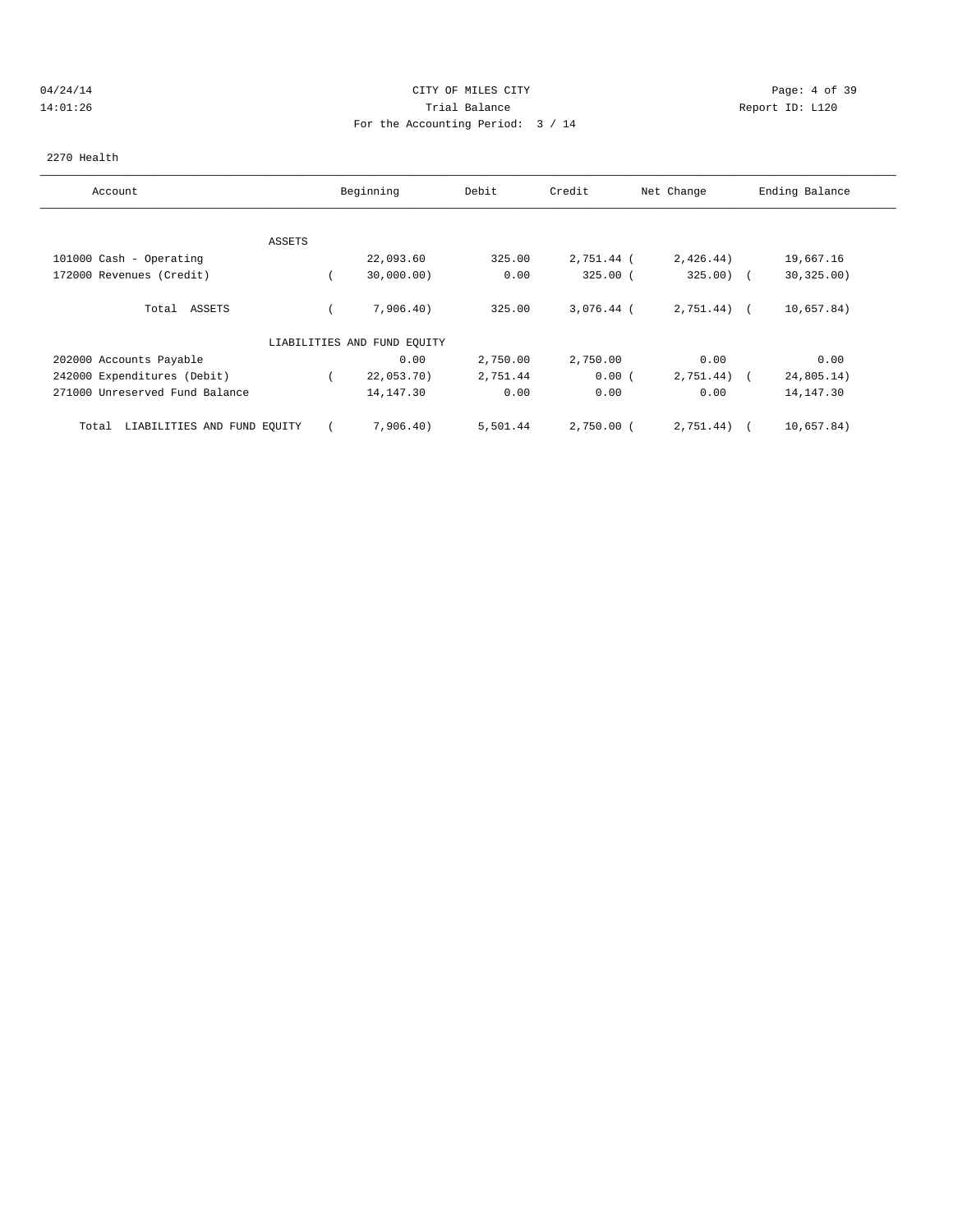## 04/24/14 Page: 5 of 39 14:01:26 Trial Balance Report ID: L120 For the Accounting Period: 3 / 14

2372 Permissive Medical Levy

| Account                                   | Beginning                   | Debit    | Credit       | Net Change   | Ending Balance |  |
|-------------------------------------------|-----------------------------|----------|--------------|--------------|----------------|--|
|                                           |                             |          |              |              |                |  |
| ASSETS                                    |                             |          |              |              |                |  |
| 101000 Cash - Operating                   | 12,930.39                   | 3,361.42 | 0.00         | 3,361.42     | 16,291.81      |  |
| $113210$ Taxes Receivable - Real $2010$   | 13.67                       | 0.00     | $13.66$ (    | 13.66)       | 0.01           |  |
| 113211 Taxes Receivable - Real 2011       | 107.09                      | 0.00     | $111.40$ (   | $111.40$ ) ( | 4.31)          |  |
| 113212 Taxes Receivable- Real 2012        | 1,185.56                    | 0.00     | 1,174.98 (   | 1,174.98)    | 10.58          |  |
| 113213 Tax Receivables Real-2013          | 61, 311, 98                 | 0.00     | $1.924.11$ ( | 1,924,11)    | 59,387.87      |  |
| 115212 Taxes Receivable Personal 2012     | 0.01                        | 0.00     | 0.00         | 0.00         | 0.01           |  |
| 115213 Taxes Receivable Personal 2013     | 71.19                       | 0.00     | $44.43$ (    | 44.43)       | 26.76          |  |
| 172000 Revenues (Credit)                  | 79,406.26)                  | 0.00     | $3,361.42$ ( | $3,361.42$ ( | 82,767.68)     |  |
| Total ASSETS                              | 3,786.37)                   | 3,361.42 | $6,630.00$ ( | $3,268.58$ ( | 7,054.95)      |  |
|                                           | LIABILITIES AND FUND EOUITY |          |              |              |                |  |
| 223100 Deferred Revenue - Real Prop Taxes | 62,618.27                   | 3,224.15 | 0.00(        | 3, 224.15)   | 59,394.12      |  |
| 223200 Deferred Revenue - Pers Prop Taxes | 68.60                       | 44.43    | 0.00(        | 44.43)       | 24.17          |  |
| 242000 Expenditures (Debit)               | 72, 526.50)                 | 0.00     | 0.00         | 0.00         | 72, 526.50)    |  |
| 271000 Unreserved Fund Balance            | 6,053.26                    | 0.00     | 0.00         | 0.00         | 6,053.26       |  |
| Total LIABILITIES AND FUND EQUITY         | 3,786.37)                   | 3,268.58 | 0.00(        | 3, 268.58)   | 7,054.95)      |  |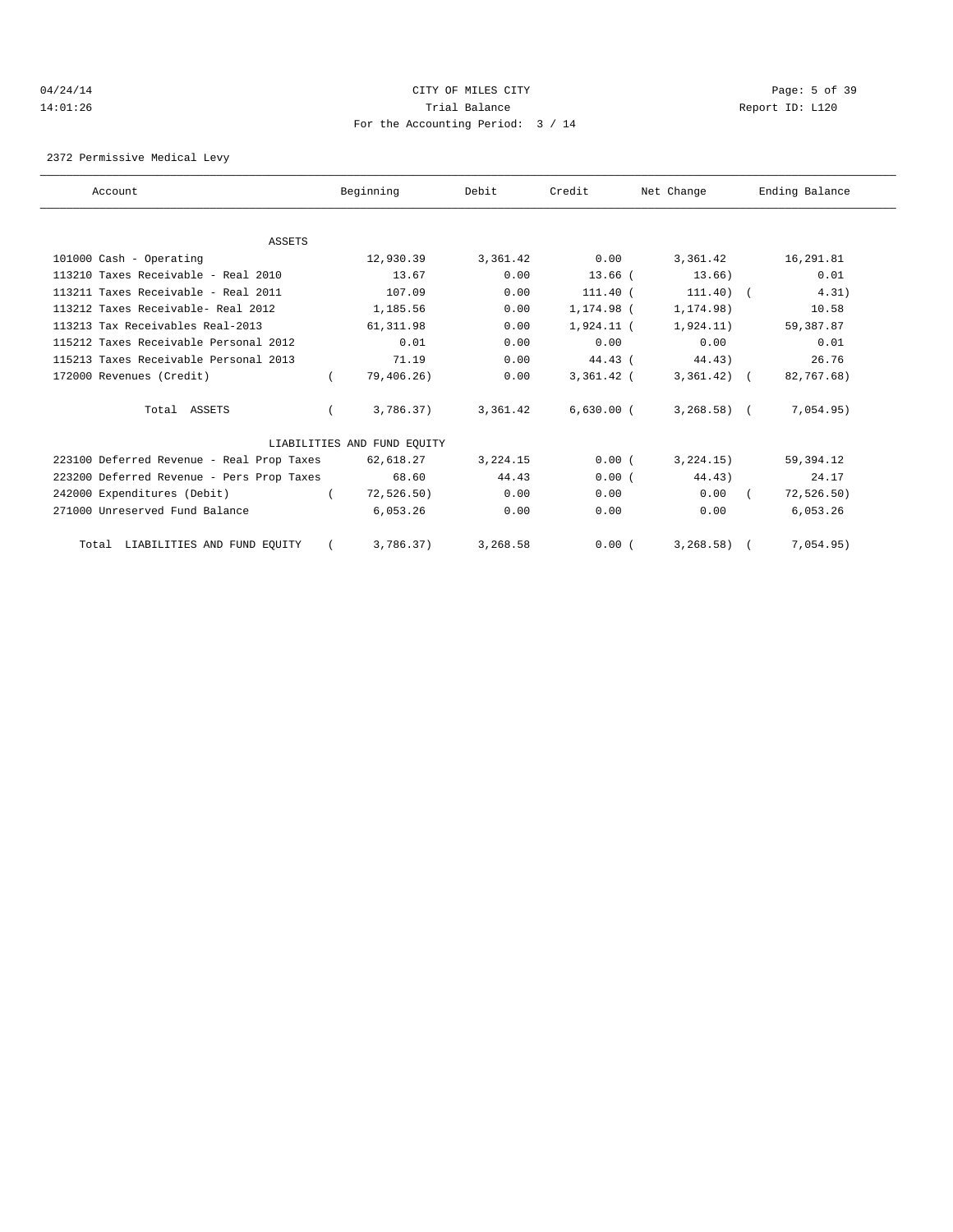## 04/24/14 CITY OF MILES CITY Page: 6 of 39 14:01:26 Trial Balance Report ID: L120 For the Accounting Period: 3 / 14

2394 BUILDING CODE ENFORCEMENT

| Account                              |        | Beginning                   | Debit     | Credit       | Net Change   | Ending Balance |
|--------------------------------------|--------|-----------------------------|-----------|--------------|--------------|----------------|
|                                      |        |                             |           |              |              |                |
|                                      | ASSETS |                             |           |              |              |                |
| 101000 Cash - Operating              |        | 106,672.05                  | 9,613.80  | 8,618.23     | 995.57       | 107,667.62     |
| 172000 Revenues (Credit)             |        | 68,610.42)                  | 0.00      | $9,613.80$ ( | $9,613.80$ ( | 78, 224. 22)   |
| Total ASSETS                         |        | 38,061.63                   | 9,613.80  | 18,232.03 (  | 8,618.23)    | 29,443.40      |
|                                      |        | LIABILITIES AND FUND EQUITY |           |              |              |                |
| 202000 Accounts Payable              |        | 0.00                        | 7,271.19  | 7,271.19     | 0.00         | 0.00           |
| 242000 Expenditures (Debit)          |        | 57,620.98)                  | 8,618.23  | 0.00(        | $8,618.23$ ( | 66,239.21)     |
| 271000 Unreserved Fund Balance       |        | 95,682.61                   | 0.00      | 0.00         | 0.00         | 95,682.61      |
| LIABILITIES AND FUND EQUITY<br>Total |        | 38,061.63                   | 15,889.42 | 7,271.19 (   | 8,618.23)    | 29,443.40      |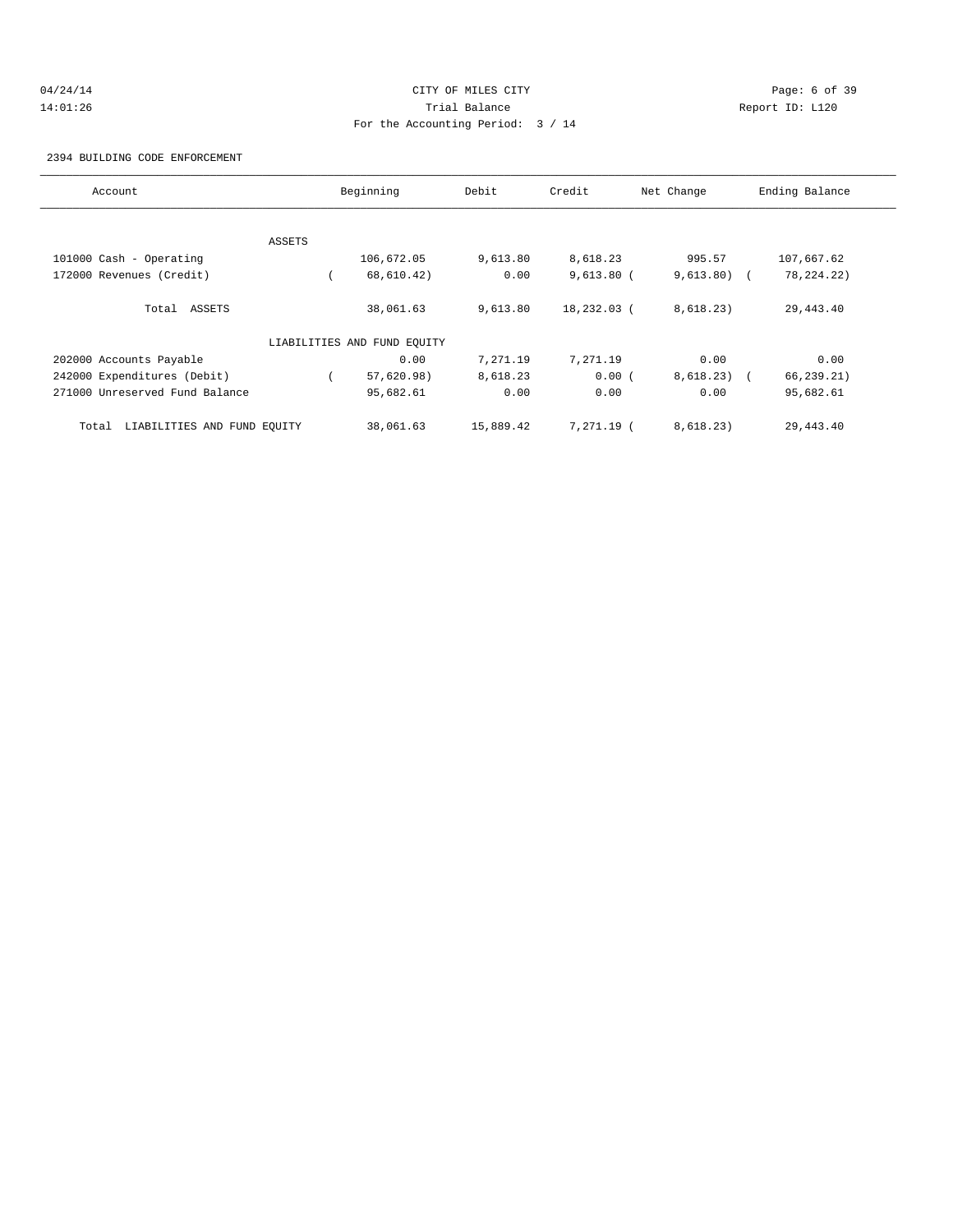## 04/24/14 Page: 7 of 39 14:01:26 Trial Balance Report ID: L120 For the Accounting Period: 3 / 14

2400 LTG M D#165-(Gen City)

| Account                                    | Beginning                   | Debit     | Credit      | Net Change     | Ending Balance |  |
|--------------------------------------------|-----------------------------|-----------|-------------|----------------|----------------|--|
|                                            |                             |           |             |                |                |  |
| ASSETS                                     |                             |           |             |                |                |  |
| 101000 Cash - Operating                    | 42,794.65                   | 10,090.46 | 14,082.51 ( | 3,992.05)      | 38,802.60      |  |
| 116000 Protested Taxes Receivable - Reals  | 121.36                      | 0.00      | $121.36$ (  | 121.36)        | 0.00           |  |
| 118080 Special Assessments Receivable 2008 | 45.01                       | 0.00      | 0.00        | 0.00           | 45.01          |  |
| 118090 Special Assessment Receivable 2009  | 118.67                      | 0.00      | 0.00        | 0.00           | 118.67         |  |
| 118100 Special Assessments Receivable 2010 | 195.68                      | 0.00      | 97.94 (     | 97.94)         | 97.74          |  |
| 118110 Special Assessments Receivable 2011 | 989.45                      | 0.00      | 864.71 (    | 864.71)        | 124.74         |  |
| 118120 Special Assessments Receivable 2012 | 2,880.14                    | 0.00      | 2,594.48 (  | 2,594.48)      | 285.66         |  |
| 118130 Special Assessments Receivable 2013 | 62,428.64                   | 0.00      | 5,790.38 (  | 5,790.38)      | 56,638.26      |  |
| 172000 Revenues (Credit)                   | 94, 177.86)                 | 0.00      | 9,969.10(   | $9,969.10$ (   | 104, 146.96)   |  |
| Total ASSETS                               | 15,395.74                   | 10,090.46 | 33,520.48 ( | 23,430.02) (   | 8,034.28)      |  |
|                                            | LIABILITIES AND FUND EOUITY |           |             |                |                |  |
| 202000 Accounts Payable                    | 0.00                        | 14,082.51 | 14,082.51   | 0.00           | 0.00           |  |
| 223000 Deferred Revenue/Uncollected Taxes  | 66,778.95                   | 9,347.51  | 0.00(       | 9,347.51)      | 57, 431.44     |  |
| 242000 Expenditures (Debit)                | 111,968.31)                 | 14,082.51 | 0.00(       | $14,082.51)$ ( | 126,050.82)    |  |
| 271000 Unreserved Fund Balance             | 60,585.10                   | 0.00      | 0.00        | 0.00           | 60,585.10      |  |
| Total LIABILITIES AND FUND EQUITY          | 15,395.74                   | 37,512.53 | 14,082.51 ( | 23,430.02)     | 8,034.28)      |  |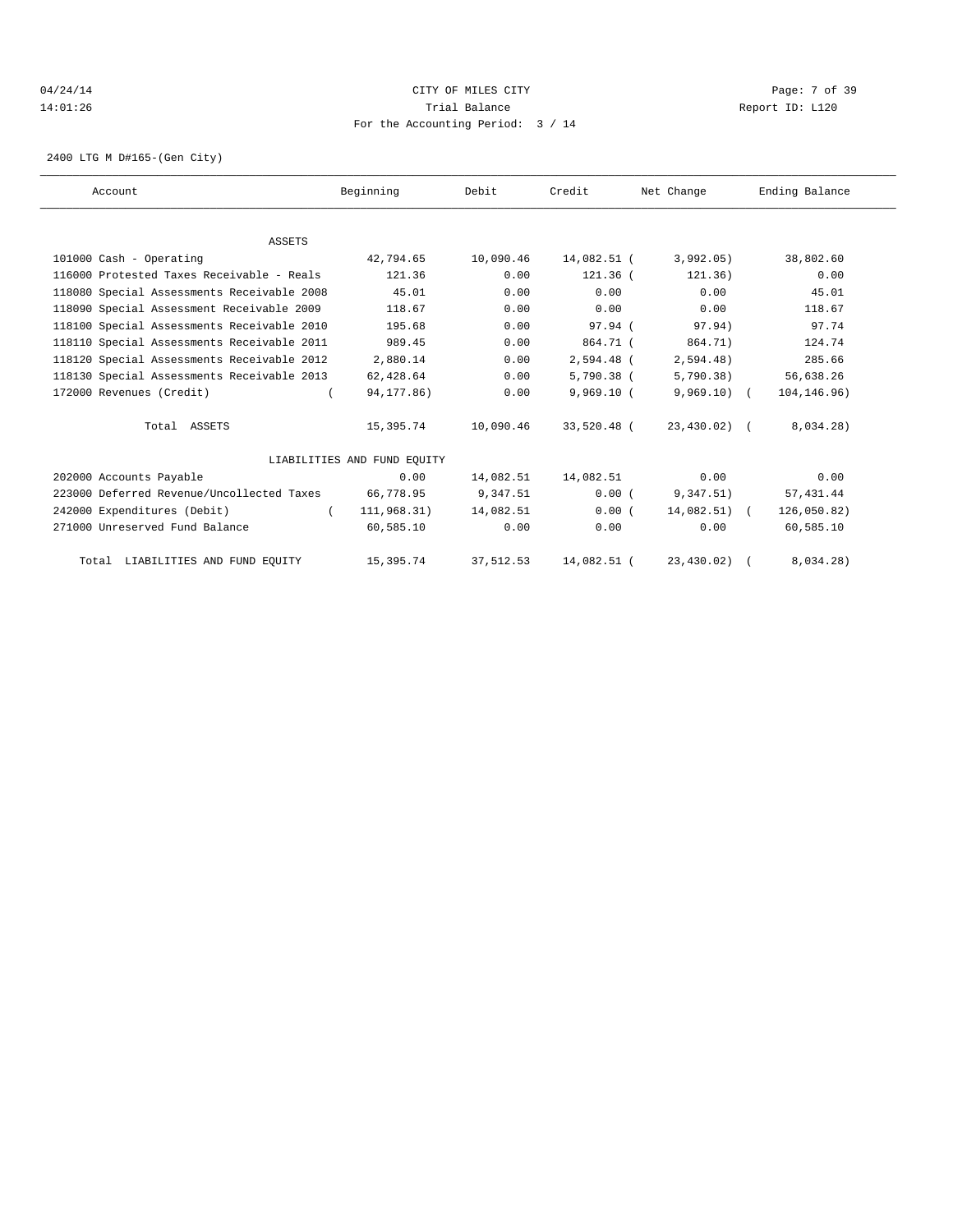## 04/24/14 CITY OF MILES CITY Page: 8 of 39 14:01:26 Trial Balance Report ID: L120 For the Accounting Period: 3 / 14

2420 LTG M D#167-(MilesAddn Etc)

| Account                                     | Beginning                   | Debit    | Credit       | Net Change   | Ending Balance |
|---------------------------------------------|-----------------------------|----------|--------------|--------------|----------------|
|                                             |                             |          |              |              |                |
| <b>ASSETS</b>                               |                             |          |              |              |                |
| 101000 Cash - Operating                     | 8,325.14                    | 999.47   | $2,465.19$ ( | 1,465.72)    | 6,859.42       |
| 118090 Special Assessment Receivable 2009 ( | 0.06)                       | 0.00     | 0.00         | 0.00         | 0.06)          |
| 118110 Special Assessments Receivable 2011  | 202.15                      | 0.00     | $202.15$ (   | 202.15)      | 0.00           |
| 118120 Special Assessments Receivable 2012  | 365.82                      | 0.00     | $365.82$ (   | 365.82)      | 0.00           |
| 118130 Special Assessments Receivable 2013  | 12,381.16                   | 0.00     | 338.17 (     | 338.17)      | 12,042.99      |
| 172000 Revenues (Credit)                    | 16, 309.21)                 | 0.00     | 999.47 (     | 999.47) (    | 17,308.68)     |
| Total ASSETS                                | 4,965.00                    | 999.47   | 4,370.80 (   | 3.371.33)    | 1,593.67       |
|                                             | LIABILITIES AND FUND EQUITY |          |              |              |                |
| 202000 Accounts Payable                     | 0.00                        | 2,465.19 | 2,465.19     | 0.00         | 0.00           |
| 223000 Deferred Revenue/Uncollected Taxes   | 12,949.07                   | 906.14   | 0.00(        | 906.14)      | 12,042.93      |
| 242000 Expenditures (Debit)                 | 20, 515.60)                 | 2,465.19 | 0.00(        | $2,465.19$ ( | 22,980.79)     |
| 271000 Unreserved Fund Balance              | 12,531.53                   | 0.00     | 0.00         | 0.00         | 12,531.53      |
| Total LIABILITIES AND FUND EQUITY           | 4,965.00                    | 5,836.52 | $2,465.19$ ( | 3,371.33)    | 1,593.67       |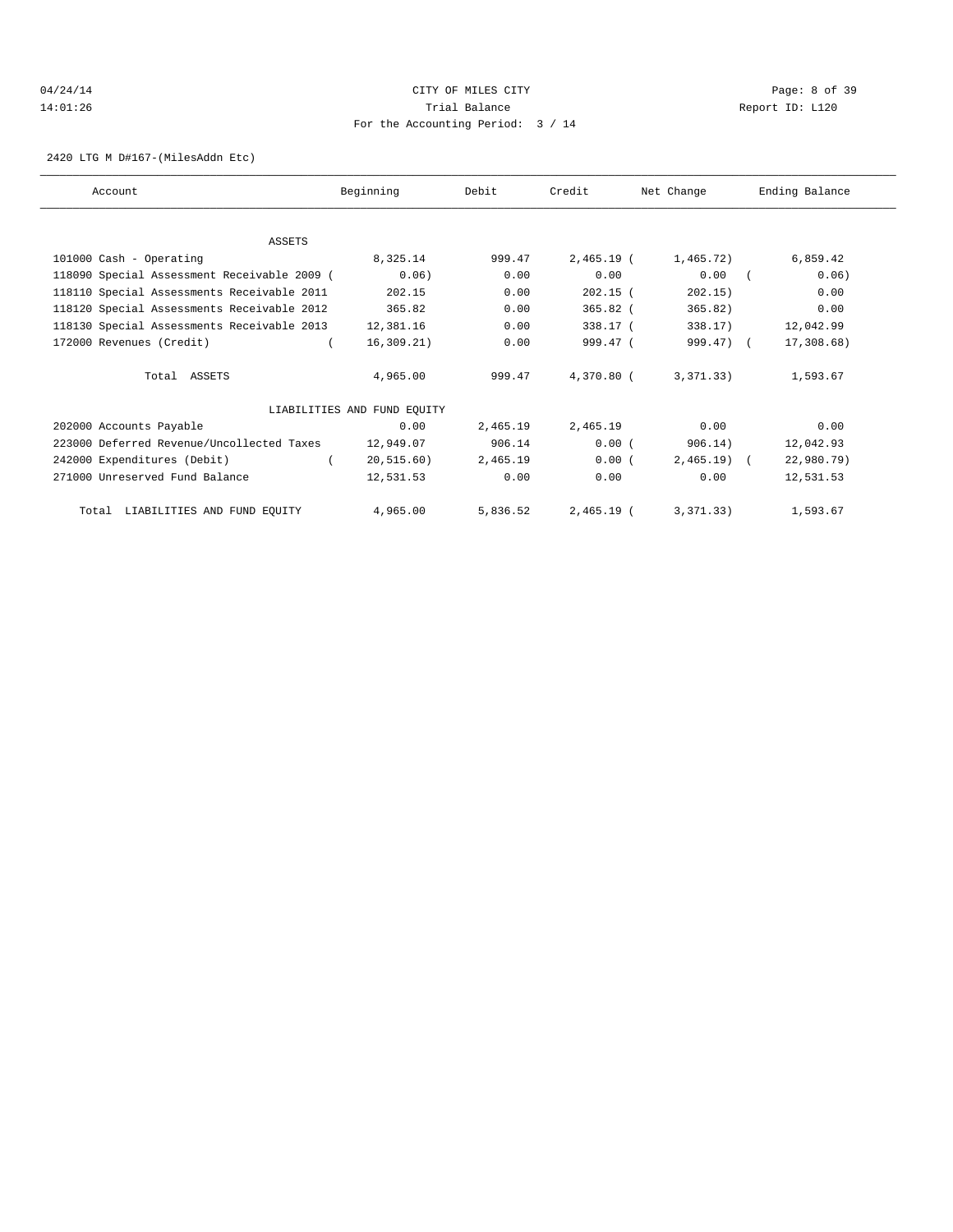### 04/24/14 CITY OF MILES CITY Page: 9 of 39 14:01:26 Trial Balance Report ID: L120 For the Accounting Period: 3 / 14

#### 2430 LTG M D#171-(Balsam Est)

| Account                                    | Beginning                   | Debit  | Credit     | Net Change  | Ending Balance |
|--------------------------------------------|-----------------------------|--------|------------|-------------|----------------|
|                                            |                             |        |            |             |                |
|                                            |                             |        |            |             |                |
| ASSETS                                     |                             |        |            |             |                |
| 101000 Cash - Operating                    | 741.49                      | 0.00   | $127.73$ ( | 127.73)     | 613.76         |
| 118130 Special Assessments Receivable 2013 | 1,130.83                    | 0.00   | 0.00       | 0.00        | 1,130.83       |
| 172000 Revenues (Credit)                   | 1,522.10)                   | 0.00   | 0.00       | 0.00        | 1,522.10)      |
| Total ASSETS                               | 350.22                      | 0.00   | 127.73 (   | 127.73)     | 222.49         |
|                                            | LIABILITIES AND FUND EQUITY |        |            |             |                |
| 202000 Accounts Payable                    | 0.00                        | 127.73 | 127.73     | 0.00        | 0.00           |
| 223000 Deferred Revenue/Uncollected Taxes  | 1,130.83                    | 0.00   | 0.00       | 0.00        | 1,130.83       |
| 242000 Expenditures (Debit)                | 2,431.90)                   | 127.73 | 0.00(      | $127.73)$ ( | 2,559.63)      |
| 271000 Unreserved Fund Balance             | 1,651.29                    | 0.00   | 0.00       | 0.00        | 1,651.29       |
| LIABILITIES AND FUND EQUITY<br>Total       | 350.22                      | 255.46 | $127.73$ ( | 127.73)     | 222.49         |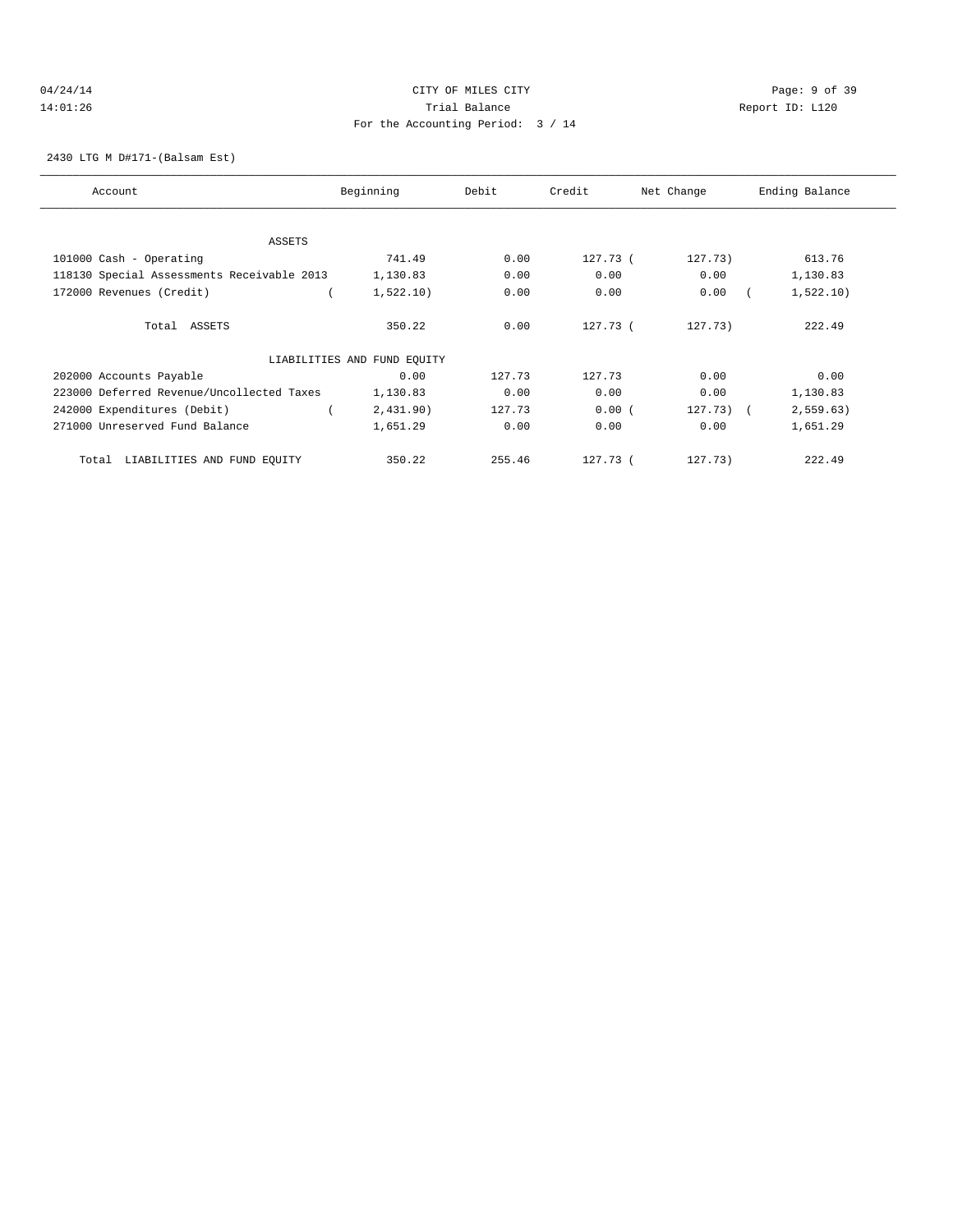## 04/24/14 Page: 10 of 39 14:01:26 Trial Balance Report ID: L120 For the Accounting Period: 3 / 14

2440 LTG M D#172-(Main Str)

| Account                                    | Beginning                   | Debit    | Credit     | Net Change   | Ending Balance |
|--------------------------------------------|-----------------------------|----------|------------|--------------|----------------|
| ASSETS                                     |                             |          |            |              |                |
| 101000 Cash - Operating                    | 8,076.75                    | 20.96    | 2,520.78 ( | 2,499.82)    | 5,576.93       |
| 118090 Special Assessment Receivable 2009  | 0.01                        | 0.00     | 0.00       | 0.00         | 0.01           |
| 118130 Special Assessments Receivable 2013 | 3,189.56                    | 0.00     | $20.64$ (  | 20.64)       | 3,168.92       |
| 172000 Revenues (Credit)                   | 6, 286.64)                  | 0.00     | $20.96$ (  | $20.96$ (    | 6, 307.60)     |
| Total ASSETS                               | 4,979.68                    | 20.96    | 2,562.38 ( | 2,541.42)    | 2,438.26       |
|                                            | LIABILITIES AND FUND EQUITY |          |            |              |                |
| 202000 Accounts Payable                    | 0.00                        | 2,520.78 | 2,520.78   | 0.00         | 0.00           |
| 223000 Deferred Revenue/Uncollected Taxes  | 3,189.57                    | 20.64    | 0.00(      | 20.64)       | 3,168.93       |
| 242000 Expenditures (Debit)                | 13,356.97)                  | 2,520.78 | 0.00(      | $2,520.78$ ( | 15,877.75)     |
| 271000 Unreserved Fund Balance             | 15,147.08                   | 0.00     | 0.00       | 0.00         | 15,147.08      |
| LIABILITIES AND FUND EQUITY<br>Total       | 4,979.68                    | 5,062.20 | 2,520.78 ( | 2,541.42)    | 2,438.26       |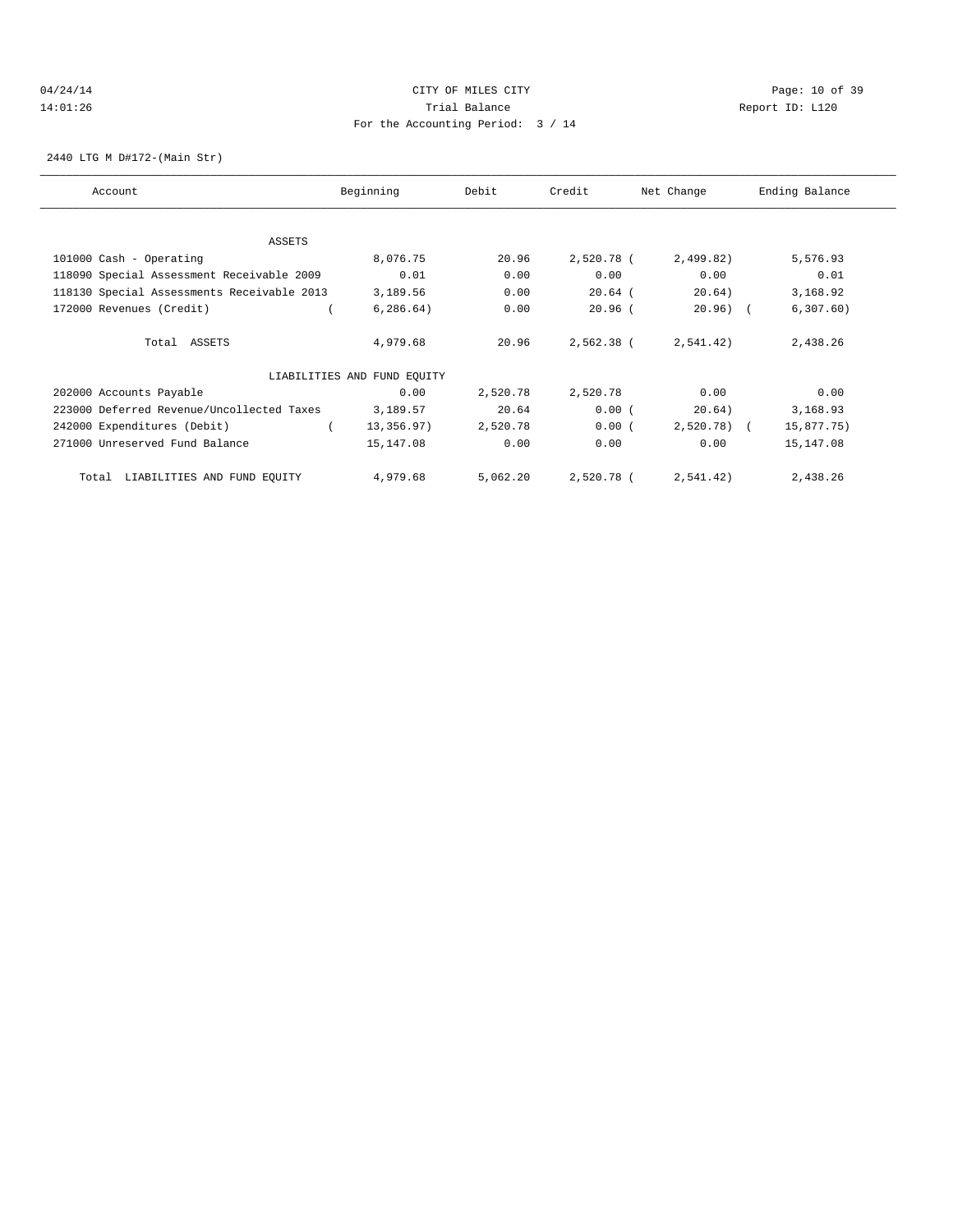### 04/24/14 Page: 11 of 39 14:01:26 Trial Balance Report ID: L120 For the Accounting Period: 3 / 14

2450 LTG M D#195-(SG-Trico)

| Account                                     | Beginning                   | Debit    | Credit     | Net Change  | Ending Balance |
|---------------------------------------------|-----------------------------|----------|------------|-------------|----------------|
|                                             |                             |          |            |             |                |
| ASSETS                                      |                             |          |            |             |                |
| 101000 Cash - Operating                     | 1,408.09                    | 27.47    | 803.68 (   | 776.21)     | 631.88         |
| 118090 Special Assessment Receivable 2009 ( | 0.02)                       | 0.00     | 0.00       | 0.00        | 0.02)          |
| 118110 Special Assessments Receivable 2011  | 96.24                       | 0.00     | 0.00       | 0.00        | 96.24          |
| 118120 Special Assessments Receivable 2012  | 254.88                      | 0.00     | 0.00       | 0.00        | 254.88         |
| 118130 Special Assessments Receivable 2013  | 2,828.94                    | 0.00     | $27.04$ (  | 27.04)      | 2,801.90       |
| 172000 Revenues (Credit)                    | 3,354.69)                   | 0.00     | $27.47$ (  | $27.47$ ) ( | 3,382.16)      |
| Total ASSETS                                | 1,233.44                    | 27.47    | 858.19 (   | 830.72)     | 402.72         |
|                                             | LIABILITIES AND FUND EQUITY |          |            |             |                |
| 202000 Accounts Payable                     | 0.00                        | 803.68   | 803.68     | 0.00        | 0.00           |
| 223000 Deferred Revenue/Uncollected Taxes   | 3,180.04                    | 27.04    | 0.00(      | 27.04)      | 3,153.00       |
| 242000 Expenditures (Debit)                 | 3,812.88)                   | 803.68   | 0.00(      | $803.68$ (  | 4,616.56)      |
| 271000 Unreserved Fund Balance              | 1,866.28                    | 0.00     | 0.00       | 0.00        | 1,866.28       |
| Total LIABILITIES AND FUND EQUITY           | 1,233.44                    | 1,634.40 | $803.68$ ( | 830.72)     | 402.72         |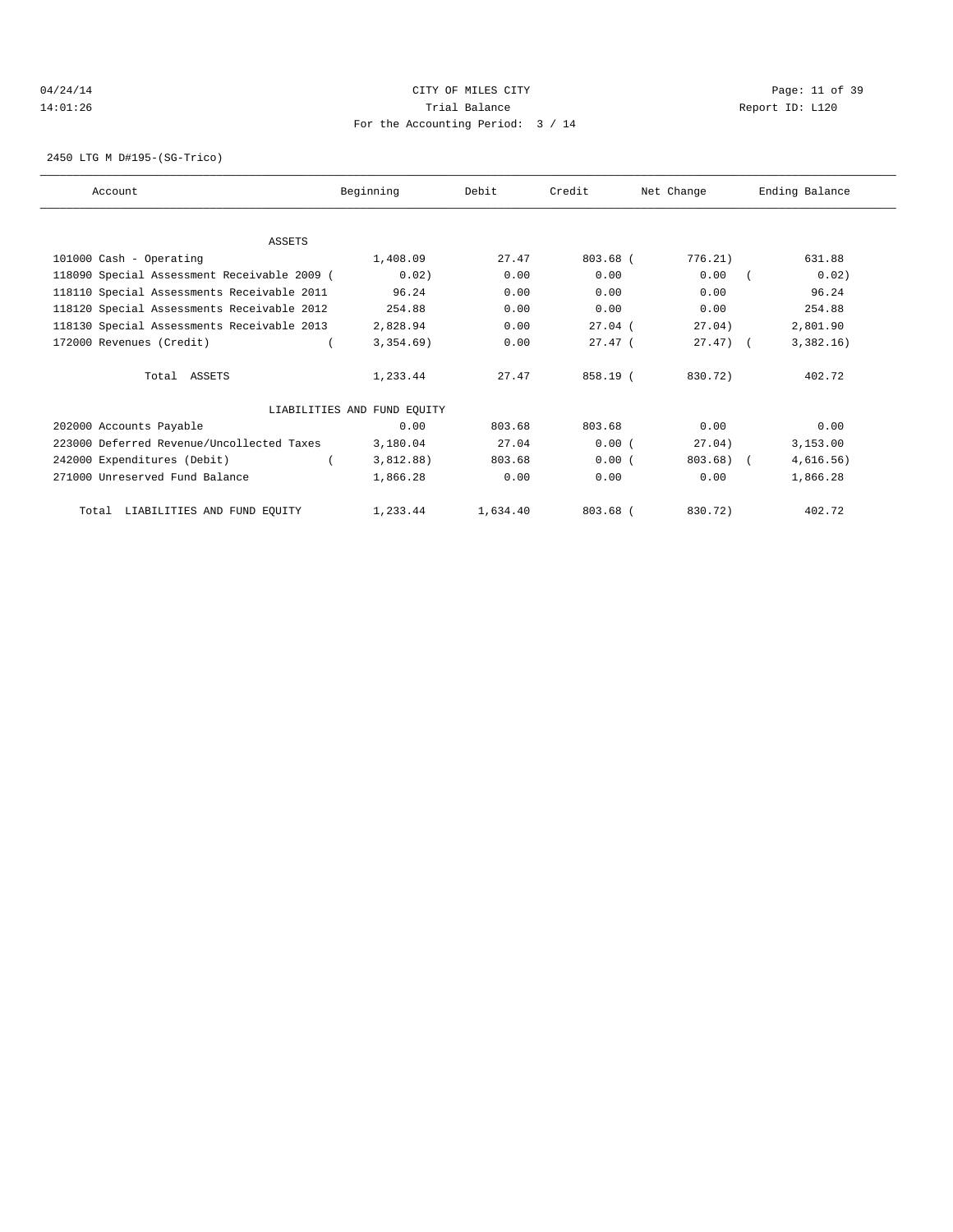### 04/24/14 Page: 12 of 39 14:01:26 Trial Balance Report ID: L120 For the Accounting Period: 3 / 14

2470 LTG M D#202-(SG-MDU&NV)

| Account                                    | Beginning                   | Debit    | Credit       | Net Change   | Ending Balance |
|--------------------------------------------|-----------------------------|----------|--------------|--------------|----------------|
|                                            |                             |          |              |              |                |
| ASSETS                                     |                             |          |              |              |                |
| 101000 Cash - Operating                    | 1,842.48                    | 225.72   | $576.31$ (   | 350.59)      | 1,491.89       |
| 118110 Special Assessments Receivable 2011 | 52.60                       | 0.00     | $52.60$ (    | 52.60)       | 0.00           |
| 118120 Special Assessments Receivable 2012 | 82.95                       | 0.00     | 82.95(       | 82.95)       | 0.00           |
| 118130 Special Assessments Receivable 2013 | 3,190.24                    | 0.00     | $67.67$ (    | 67.67)       | 3,122.57       |
| 172000 Revenues (Credit)                   | 4,595.25                    | 0.00     | 225.72(      | $225.72$ ) ( | 4,820.97)      |
| Total ASSETS                               | 573.02                      | 225.72   | $1,005.25$ ( | 779.53) (    | 206.51)        |
|                                            | LIABILITIES AND FUND EQUITY |          |              |              |                |
| 202000 Accounts Payable                    | 0.00                        | 576.31   | 576.31       | 0.00         | 0.00           |
| 223000 Deferred Revenue/Uncollected Taxes  | 3,325.79                    | 203.22   | 0.00(        | 203.22)      | 3,122.57       |
| 242000 Expenditures (Debit)                | 5,579.54)                   | 576.31   | 0.00(        | 576.31)      | 6, 155.85)     |
| 271000 Unreserved Fund Balance             | 2,826.77                    | 0.00     | 0.00         | 0.00         | 2,826.77       |
| LIABILITIES AND FUND EQUITY<br>Total       | 573.02                      | 1,355.84 | $576.31$ (   | 779.53)      | 206.51)        |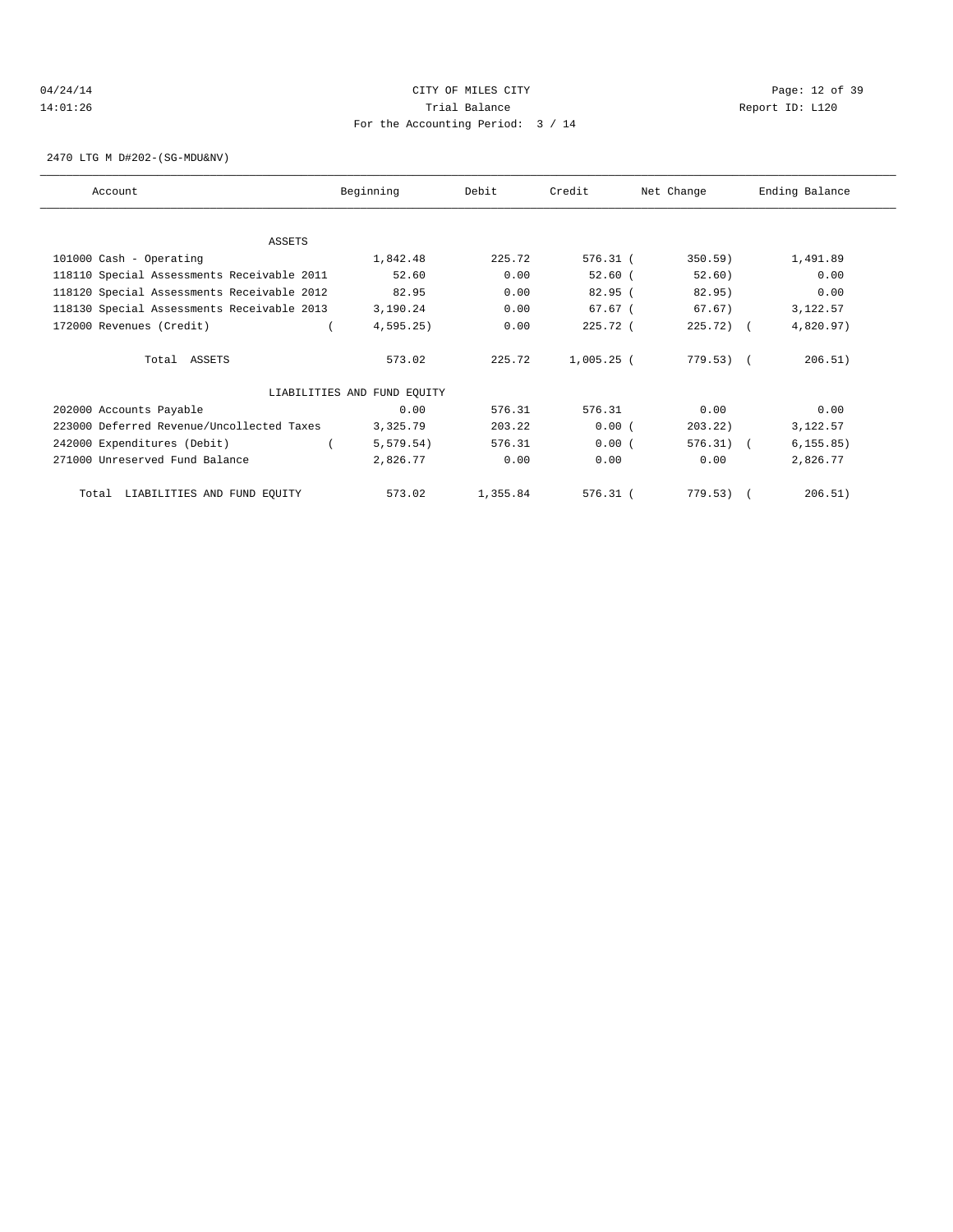## 04/24/14 Page: 13 of 39 14:01:26 Trial Balance Report ID: L120 For the Accounting Period: 3 / 14

2480 LTG M M#173-(Milestown Estates)

| Account                                    | Beginning                   | Debit  | Credit  | Net Change | Ending Balance |
|--------------------------------------------|-----------------------------|--------|---------|------------|----------------|
|                                            |                             |        |         |            |                |
| <b>ASSETS</b>                              |                             |        |         |            |                |
| 101000 Cash - Operating                    | 1,385.15                    | 0.00   | 59.70 ( | 59.70)     | 1,325.45       |
| 118130 Special Assessments Receivable 2013 | 146.54                      | 0.00   | 0.00    | 0.00       | 146.54         |
| 172000 Revenues (Credit)                   | 808.27)                     | 0.00   | 0.00    | 0.00       | 808.27)        |
| Total ASSETS                               | 723.42                      | 0.00   | 59.70(  | 59.70      | 663.72         |
|                                            | LIABILITIES AND FUND EQUITY |        |         |            |                |
| 202000 Accounts Payable                    | 0.00                        | 59.70  | 59.70   | 0.00       | 0.00           |
| 223000 Deferred Revenue/Uncollected Taxes  | 146.54                      | 0.00   | 0.00    | 0.00       | 146.54         |
| 242000 Expenditures (Debit)                | 503.90)                     | 59.70  | 0.00(   | $59.70$ (  | 563.60)        |
| 271000 Unreserved Fund Balance             | 1,080.78                    | 0.00   | 0.00    | 0.00       | 1,080.78       |
| LIABILITIES AND FUND EQUITY<br>Total       | 723.42                      | 119.40 | 59.70(  | 59.70)     | 663.72         |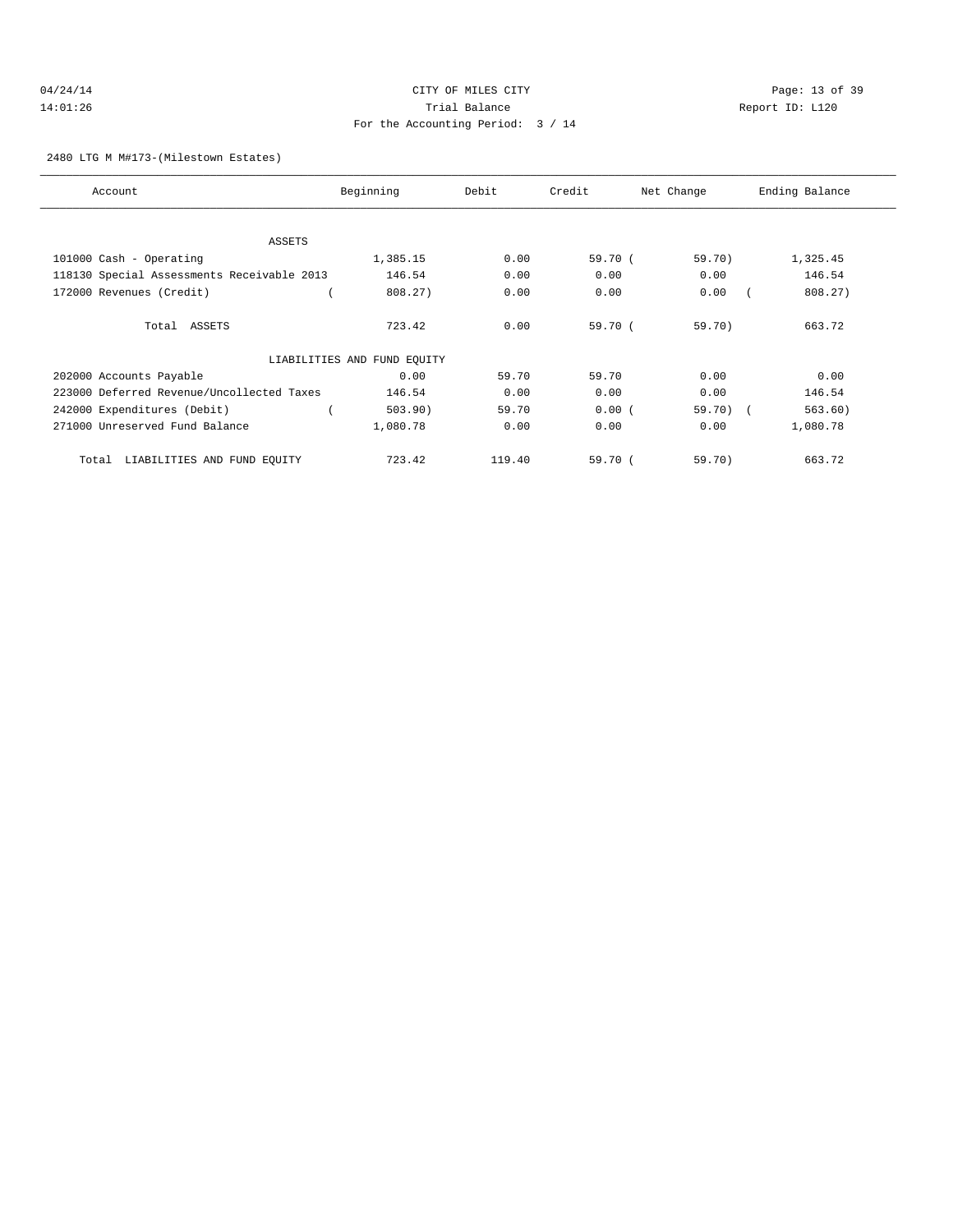## 04/24/14 Page: 14 of 39 14:01:26 Trial Balance Report ID: L120 For the Accounting Period: 3 / 14

2510 STR MAINT DIST #204

| Account                                    | Beginning                   | Debit      | Credit       | Net Change   | Ending Balance |
|--------------------------------------------|-----------------------------|------------|--------------|--------------|----------------|
|                                            |                             |            |              |              |                |
| <b>ASSETS</b>                              |                             |            |              |              |                |
| 101000 Cash - Operating                    | 374,388.21                  | 45,483.95  | 48,036.49 (  | 2,552.54)    | 371,835.67     |
| 118080 Special Assessments Receivable 2008 | 17.02                       | 0.00       | 0.00         | 0.00         | 17.02          |
| 118090 Special Assessment Receivable 2009  | 17.24                       | 0.00       | 0.00         | 0.00         | 17.24          |
| 118100 Special Assessments Receivable 2010 | 387.92                      | 0.00       | 370.03 (     | 370.03)      | 17.89          |
| 118110 Special Assessments Receivable 2011 | 3,652.14                    | 0.00       | $3,043.15$ ( | 3,043.15)    | 608.99         |
| 118120 Special Assessments Receivable 2012 | 11,754.66                   | 0.00       | $9,909.95$ ( | 9,909.95)    | 1,844.71       |
| 118130 Special Assessments Receivable 2013 | 412,010.38                  | 0.00       | 29,725.13 (  | 29,725.13)   | 382, 285.25    |
| 172000 Revenues (Credit)                   | 580,847.70)                 | 0.00       | 45,483.95 (  | 45,483.95) ( | 626, 331.65)   |
| Total ASSETS                               | 221,379.87                  | 45,483.95  | 136,568.70 ( | 91,084.75)   | 130,295.12     |
|                                            | LIABILITIES AND FUND EQUITY |            |              |              |                |
| 202000 Accounts Payable                    | 0.00                        | 11,771.02  | 11,771.02    | 0.00         | 0.00           |
| 223000 Deferred Revenue/Uncollected Taxes  | 427,839.37                  | 43,048.26  | 0.00(        | 43,048.26)   | 384,791.11     |
| 242000 Expenditures (Debit)                | 733,466.65)                 | 48,036.49  | 0.00(        | 48,036.49) ( | 781,503.14)    |
| 271000 Unreserved Fund Balance             | 527,007.15                  | 0.00       | 0.00         | 0.00         | 527,007.15     |
| Total LIABILITIES AND FUND EQUITY          | 221, 379.87                 | 102,855.77 | 11,771.02 (  | 91,084.75)   | 130,295.12     |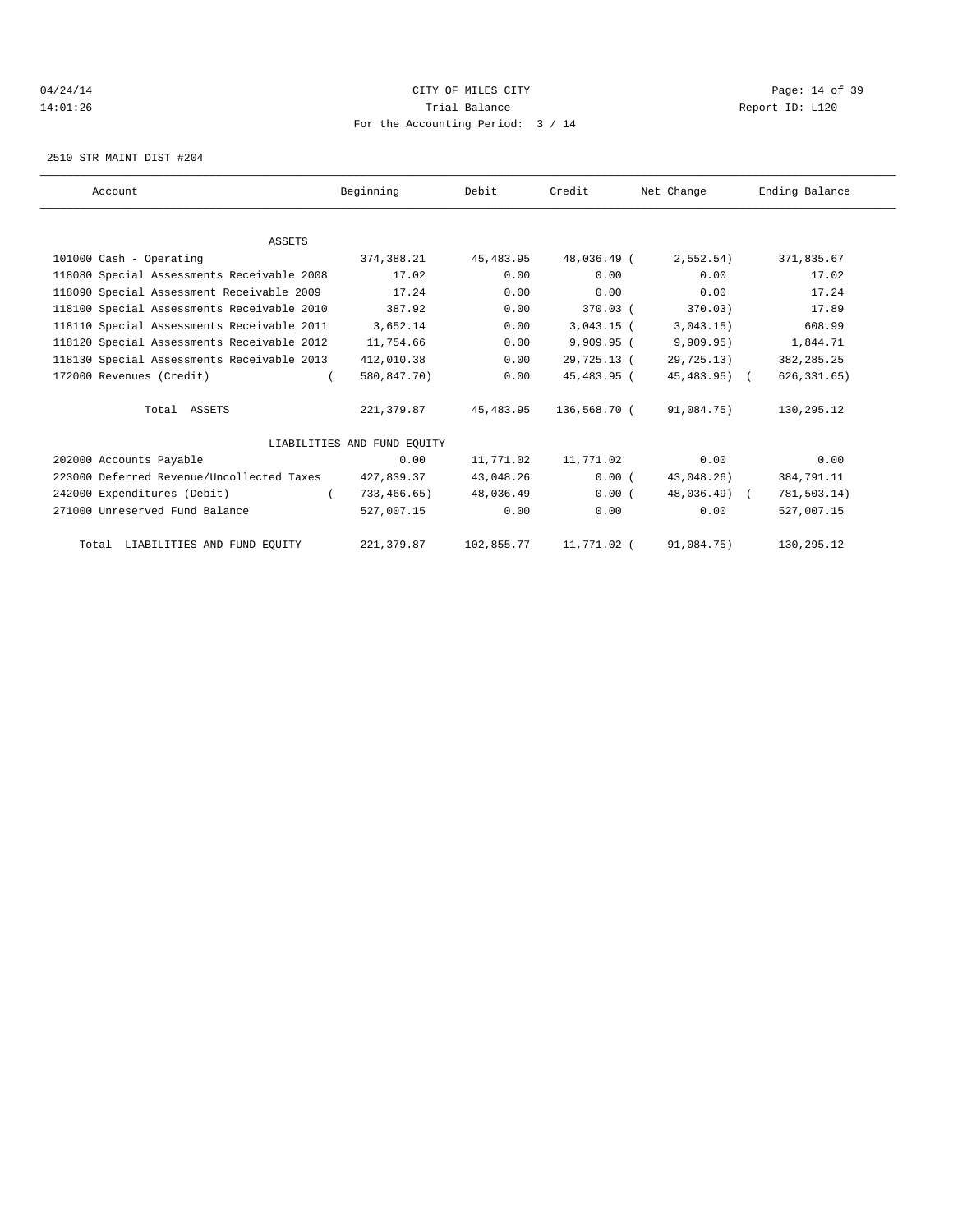## 04/24/14 Page: 15 of 39 14:01:26 Trial Balance Report ID: L120 For the Accounting Period: 3 / 14

2520 STR MAINT DIST #205

| Account                                    | Beginning                   | Debit      | Credit         | Net Change     | Ending Balance |
|--------------------------------------------|-----------------------------|------------|----------------|----------------|----------------|
|                                            |                             |            |                |                |                |
| <b>ASSETS</b>                              |                             |            |                |                |                |
| 101000 Cash - Operating                    | 282,719.02                  | 31,378.58  | 16,252.95      | 15,125.63      | 297,844.65     |
| 116000 Protested Taxes Receivable - Reals  | 287.84                      | 0.00       | $287.84$ (     | 287.84)        | 0.00           |
| 118080 Special Assessments Receivable 2008 | 151.97                      | 0.00       | 0.00           | 0.00           | 151.97         |
| 118090 Special Assessment Receivable 2009  | 303.97                      | 0.00       | 0.00           | 0.00           | 303.97         |
| 118100 Special Assessments Receivable 2010 | 427.21                      | 0.00       | $108.09$ (     | 108.09)        | 319.12         |
| 118110 Special Assessments Receivable 2011 | 2,874.72                    | 0.00       | 2,577.54 (     | 2,577.54)      | 297.18         |
| 118120 Special Assessments Receivable 2012 | 11,120.13                   | 0.00       | $10, 111.85$ ( | 10, 111.85)    | 1,008.28       |
| 118130 Special Assessments Receivable 2013 | 104,420.01                  | 0.00       | 16,230.25 (    | 16, 230.25     | 88,189.76      |
| 172000 Revenues (Credit)                   | 169,062.71)                 | 0.00       | 31,090.74 (    | $31,090.74)$ ( | 200, 153.45)   |
| Total ASSETS                               | 233, 242. 16                | 31,378.58  | 76,659.26 (    | 45,280.68)     | 187,961.48     |
|                                            | LIABILITIES AND FUND EOUITY |            |                |                |                |
| 202000 Accounts Payable                    | 0.00                        | 2,163.21   | 2,163.21       | 0.00           | 0.00           |
| 223000 Deferred Revenue/Uncollected Taxes  | 119,585.85                  | 29,027.73  | 0.00(          | 29,027.73)     | 90,558.12      |
| 242000 Expenditures (Debit)                | 101,568.42)                 | 16,252.95  | 0.00(          | $16, 252.95$ ( | 117,821.37)    |
| 271000 Unreserved Fund Balance             | 215, 224. 73                | 0.00       | 0.00           | 0.00           | 215, 224.73    |
| Total LIABILITIES AND FUND EQUITY          | 233, 242. 16                | 47, 443.89 | $2,163.21$ (   | 45,280.68)     | 187,961.48     |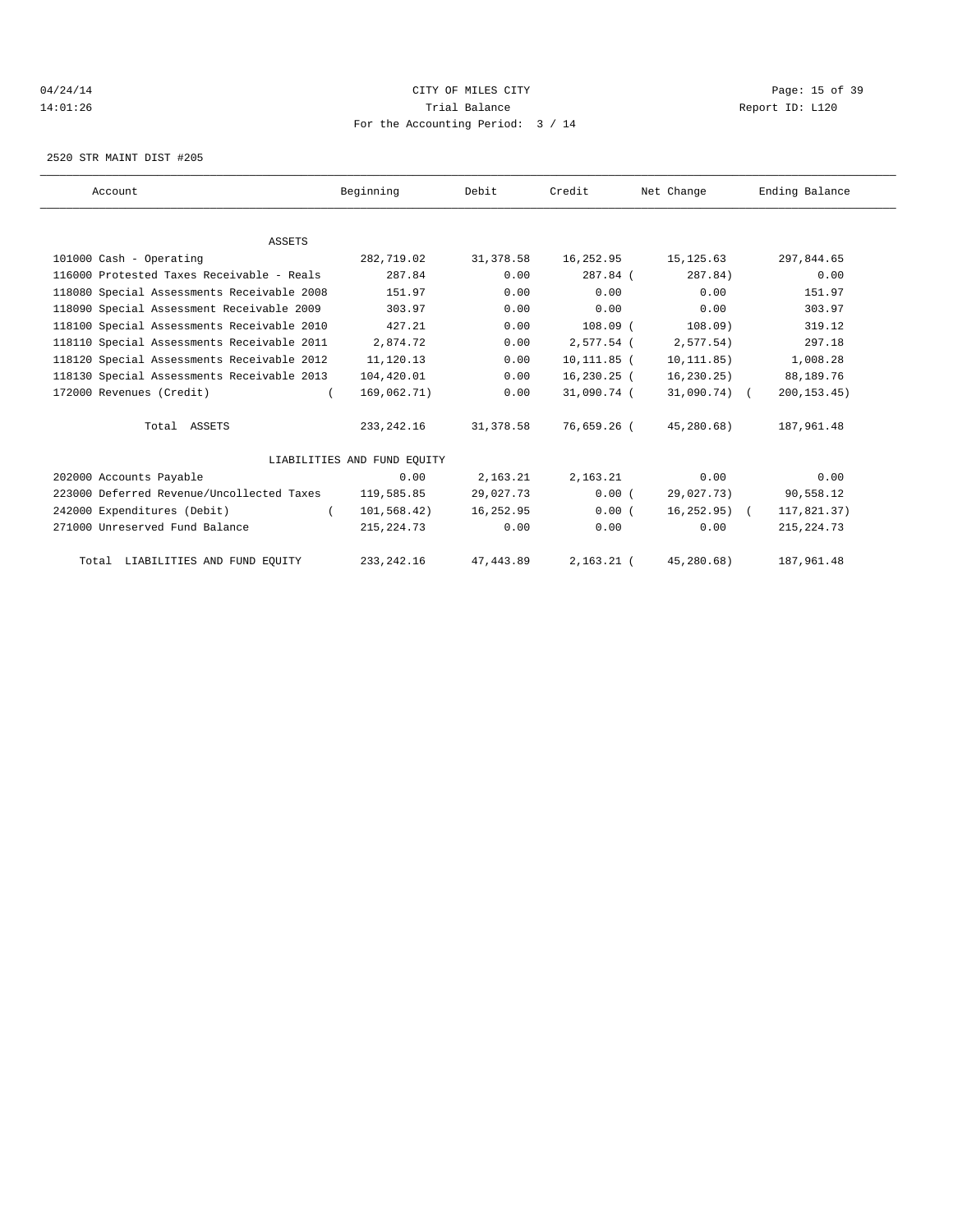| 04/24/14 | CITY OF MILES CITY                | Page: $16o$     |
|----------|-----------------------------------|-----------------|
| 14:01:26 | Trial Balance                     | Report ID: L120 |
|          | For the Accounting Period: 3 / 14 |                 |

Page: 16 of 39

#### 2540 STR MAINT DIST#207-(MILESTOWN ESTATES)

| Account                                    | Beginning                   | Debit  | Credit   | Net Change   | Ending Balance |
|--------------------------------------------|-----------------------------|--------|----------|--------------|----------------|
|                                            |                             |        |          |              |                |
| ASSETS                                     |                             |        |          |              |                |
| 101000 Cash - Operating                    | 3,404.41                    | 0.00   | 351.17 ( | 351.17)      | 3,053.24       |
| 118130 Special Assessments Receivable 2013 | 778.40                      | 0.00   | 0.00     | 0.00         | 778.40         |
| 172000 Revenues (Credit)                   | 4,012.70)                   | 0.00   | 0.00     | 0.00         | 4,012.70)      |
| Total ASSETS                               | 170.11                      | 0.00   | 351.17 ( | $351.17$ ) ( | 181.06)        |
|                                            | LIABILITIES AND FUND EQUITY |        |          |              |                |
| 223000 Deferred Revenue/Uncollected Taxes  | 778.40                      | 0.00   | 0.00     | 0.00         | 778.40         |
| 242000 Expenditures (Debit)                | 2,881.00)                   | 351.17 | 0.00(    | $351.17)$ (  | 3,232.17)      |
| 271000 Unreserved Fund Balance             | 2,272.71                    | 0.00   | 0.00     | 0.00         | 2,272.71       |
| LIABILITIES AND FUND EQUITY<br>Total       | 170.11                      | 351.17 | 0.00(    | 351.17)      | 181.06)        |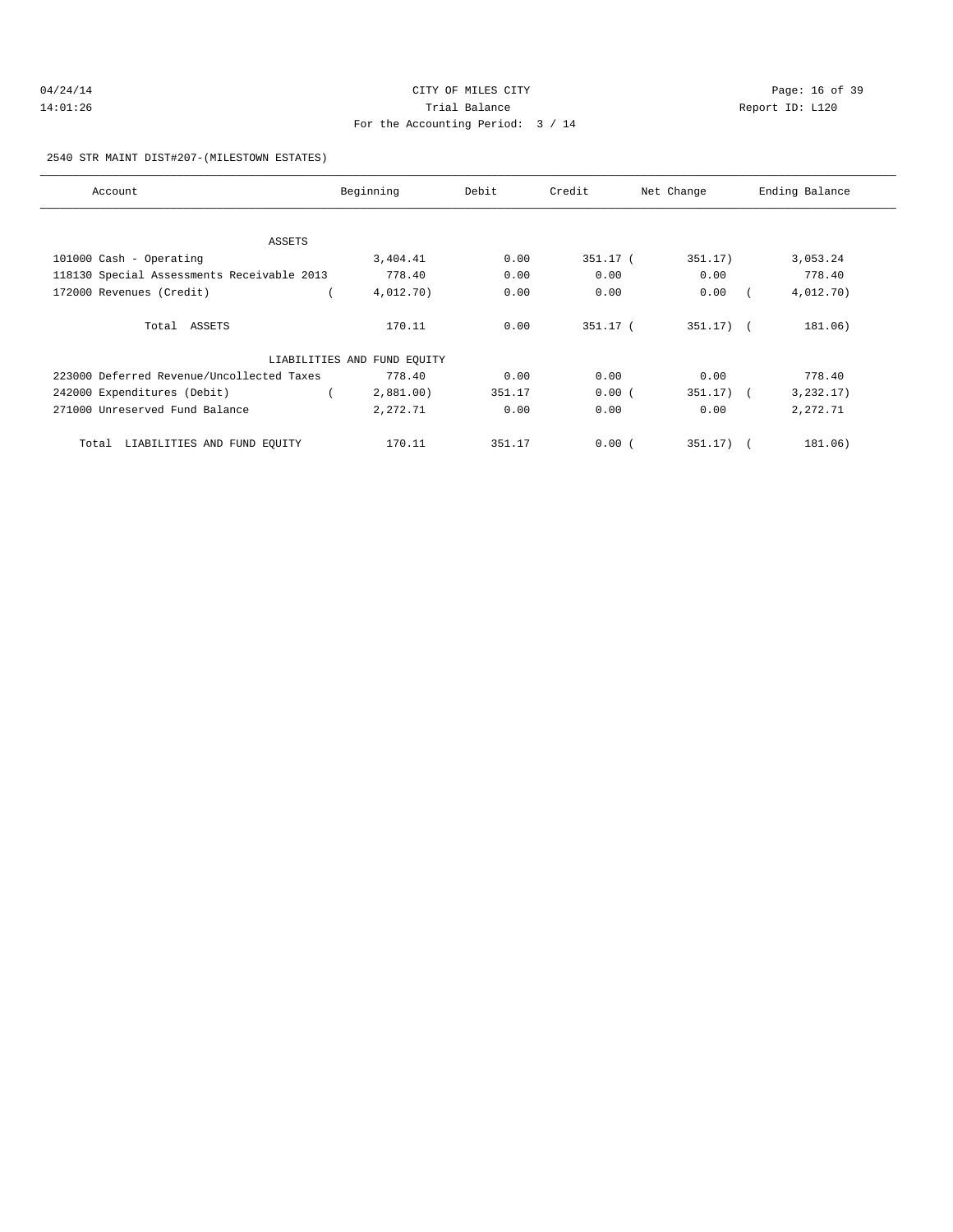| 04/24/14 | CITY OF MILES CITY                | Page: 17 of 39  |
|----------|-----------------------------------|-----------------|
| 14:01:26 | Trial Balance                     | Report ID: L120 |
|          | For the Accounting Period: 3 / 14 |                 |

#### 2701 Fire Grants

| Account                              | Beginning                   | Debit | Credit | Net Change | Ending Balance |
|--------------------------------------|-----------------------------|-------|--------|------------|----------------|
| ASSETS                               |                             |       |        |            |                |
| 101000 Cash - Operating              | 100.15                      | 0.00  | 0.00   | 0.00       | 100.15         |
| Total ASSETS                         | 100.15                      | 0.00  | 0.00   | 0.00       | 100.15         |
|                                      | LIABILITIES AND FUND EQUITY |       |        |            |                |
| 271000 Unreserved Fund Balance       | 100.15                      | 0.00  | 0.00   | 0.00       | 100.15         |
| LIABILITIES AND FUND EQUITY<br>Total | 100.15                      | 0.00  | 0.00   | 0.00       | 100.15         |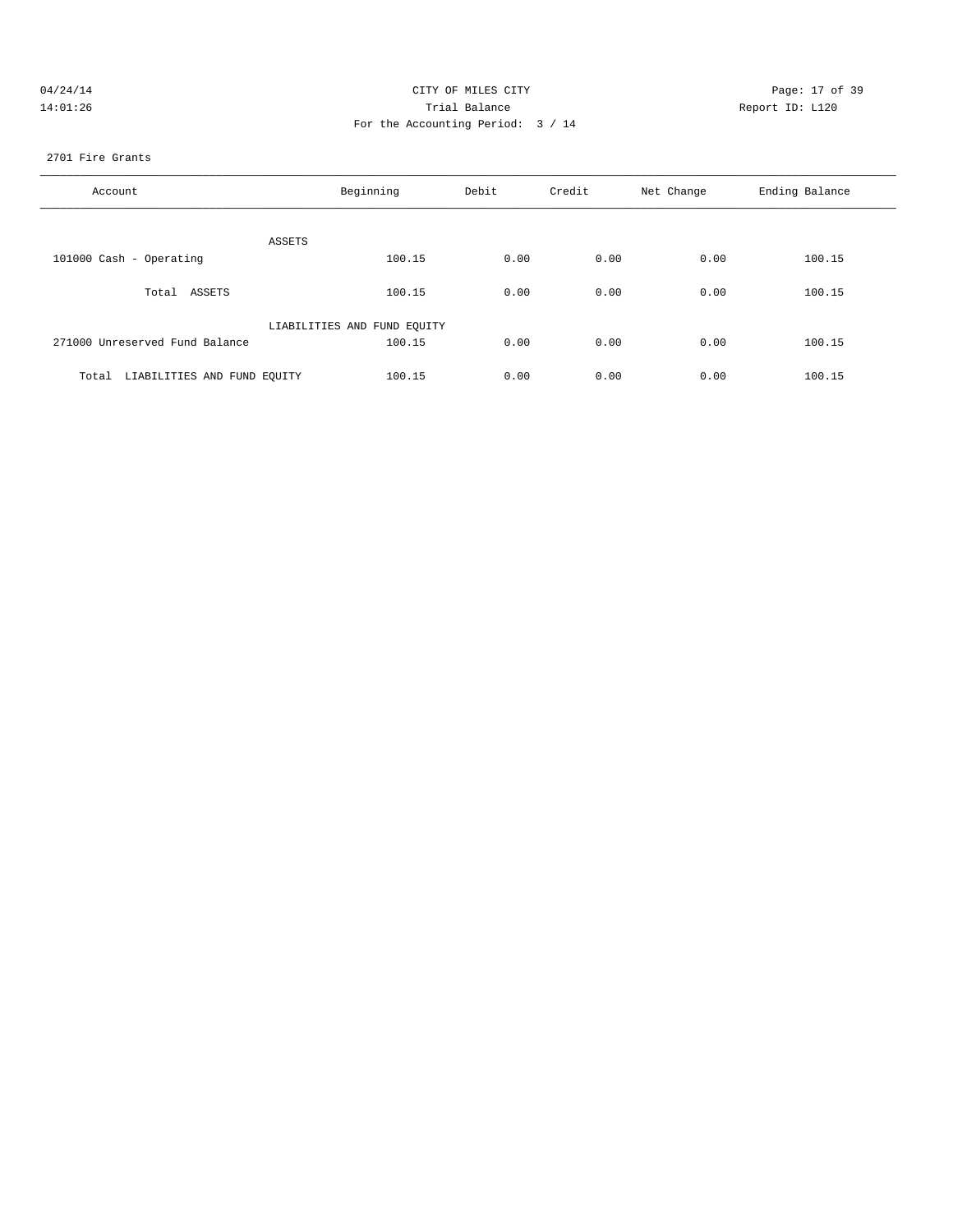|  |  |  | 04/24/14 |  |
|--|--|--|----------|--|
|  |  |  | 14:01:26 |  |

## CITY OF MILES CITY CONTROL CONTROL CONTROL CONTROL CONTROL PAGE: 18 of 39 1:01:26 Report ID: L120 For the Accounting Period: 3 / 14

## 2820 GAS TAX

| Account                              | Beginning                   | Debit       | Credit      | Net Change   | Ending Balance |
|--------------------------------------|-----------------------------|-------------|-------------|--------------|----------------|
|                                      |                             |             |             |              |                |
| ASSETS                               |                             |             |             |              |                |
| 101000 Cash - Operating              | 117,615.49                  | 15,182.32   | 480.39      | 14,701.93    | 132,317.42     |
| 172000 Revenues (Credit)             | 121,458.61)                 | 0.00        | 15,182.32 ( | 15,182.32) ( | 136,640.93)    |
| Total ASSETS                         | 3.843.12                    | 15, 182. 32 | 15,662.71 ( | 480.39) (    | 4,323.51)      |
|                                      | LIABILITIES AND FUND EOUITY |             |             |              |                |
| 242000 Expenditures (Debit)          | 3,843.12)                   | 480.39      | 0.00(       | 480.39) (    | 4,323.51)      |
| LIABILITIES AND FUND EQUITY<br>Total | 3,843.12)                   | 480.39      | $0.00$ (    | 480.39)      | 4,323.51)      |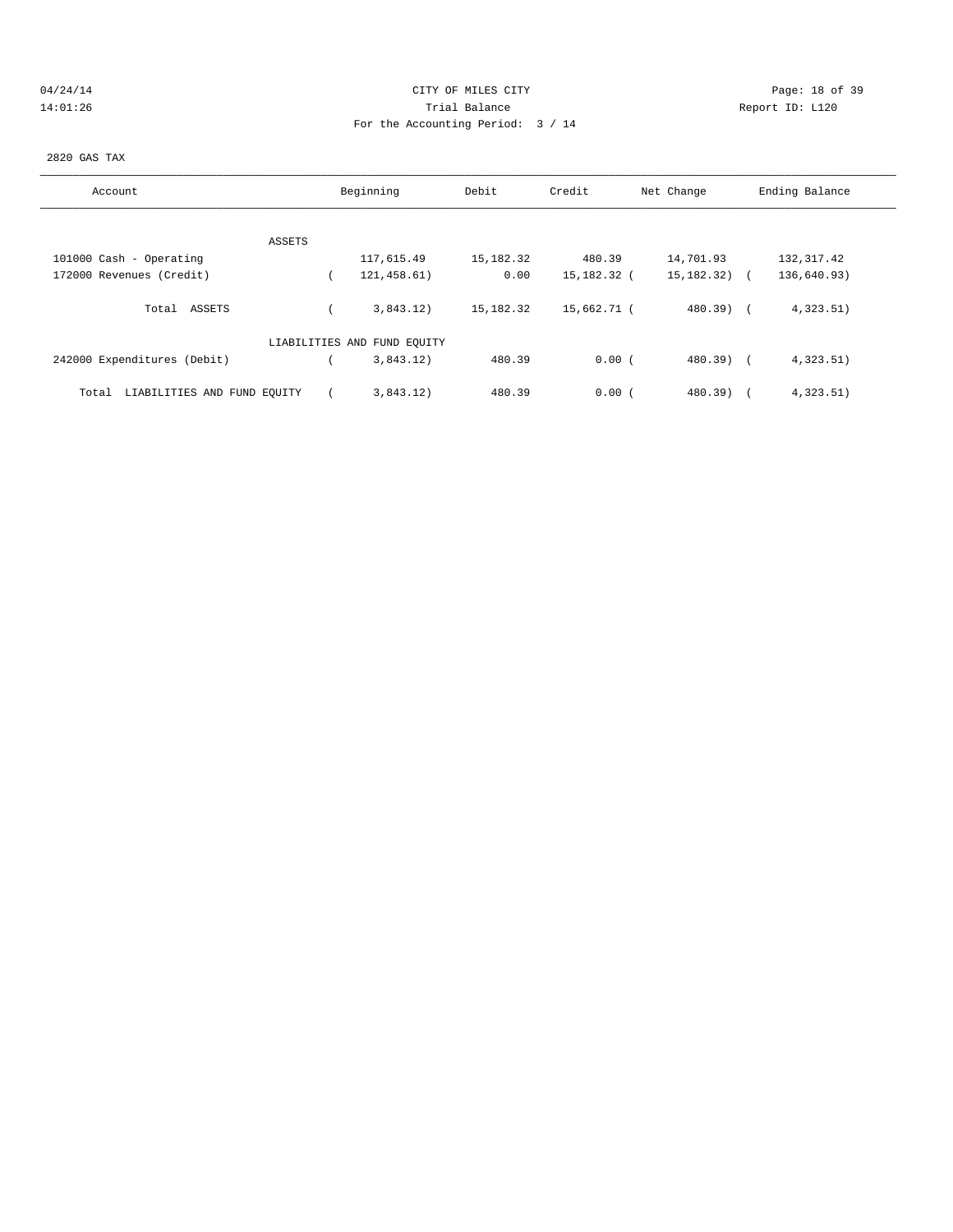### 04/24/14 Page: 19 of 39 14:01:26 Trial Balance Report ID: L120 For the Accounting Period: 3 / 14

#### 2850 911 EMERGENCY

| Account                              |        | Beginning                   | Debit     | Credit      | Net Change     | Ending Balance |
|--------------------------------------|--------|-----------------------------|-----------|-------------|----------------|----------------|
|                                      |        |                             |           |             |                |                |
|                                      | ASSETS |                             |           |             |                |                |
| 101000 Cash - Operating              |        | 98, 418.76                  | 51,809.69 | 35,881.94   | 15,927.75      | 114,346.51     |
| 172000 Revenues (Credit)             |        | 129,898.59)                 | 0.00      | 51,809.69 ( | $51,809.69)$ ( | 181,708.28)    |
| Total ASSETS                         |        | 31,479.83)                  | 51,809.69 | 87,691.63 ( | $35,881.94)$ ( | 67,361.77)     |
|                                      |        | LIABILITIES AND FUND EQUITY |           |             |                |                |
| 202000 Accounts Payable              |        | 0.00                        | 7,413.32  | 7,413.32    | 0.00           | 0.00           |
| 242000 Expenditures (Debit)          |        | 104, 623.30)                | 35,881.94 | 0.00(       | 35,881.94)     | 140,505.24)    |
| 271000 Unreserved Fund Balance       |        | 73, 143. 47                 | 0.00      | 0.00        | 0.00           | 73, 143. 47    |
| LIABILITIES AND FUND EQUITY<br>Total |        | 31,479.83)                  | 43,295.26 | 7,413.32 (  | 35,881.94)     | 67,361.77)     |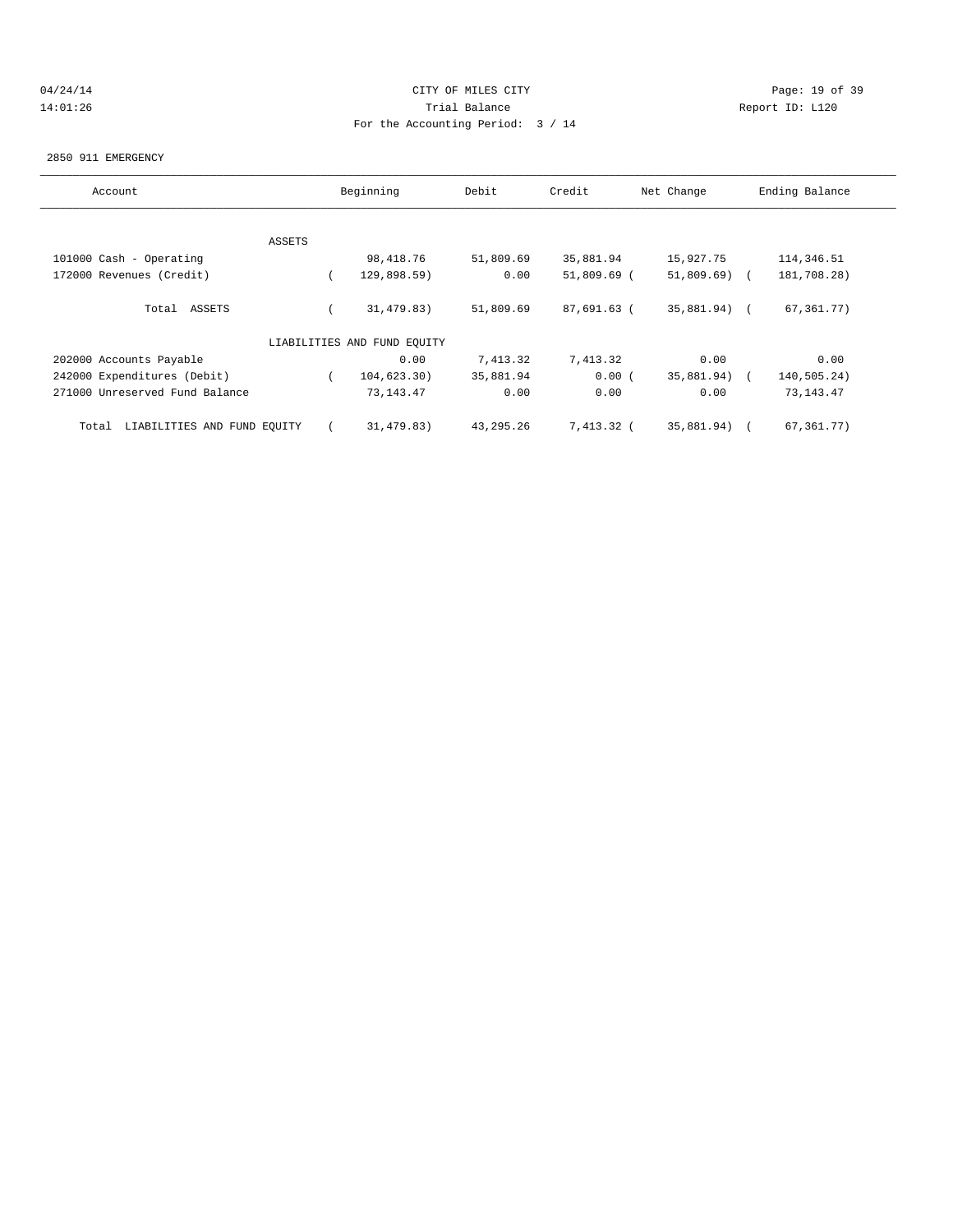## 04/24/14 Page: 20 of 39 14:01:26 Trial Balance Report ID: L120 For the Accounting Period: 3 / 14

#### 2880 LIBRARY GRANTS

| Account                                | Beginning                   | Debit            | Credit       | Net Change    | Ending Balance |  |
|----------------------------------------|-----------------------------|------------------|--------------|---------------|----------------|--|
|                                        |                             |                  |              |               |                |  |
| ASSETS                                 |                             |                  |              |               |                |  |
| 101003 Cash - per capita               | 6,042.40                    | 0.00             | 180.00 (     | 180.00)       | 5,862.40       |  |
| $101020$ Cash - Op/ILL                 | 48,855.70                   | 0.00             | $200.00$ (   | 200.00)       | 48,655.70      |  |
| 101030 Cash - Sagebrush Fed/Base Grant | 6,896.11                    | 0.00             | $900.00$ (   | 900.00)       | 5,996.11       |  |
| 101033 Library - Humanities Grant      |                             | 502.08<br>0.00   | 0.00         | 0.00          | 502.08         |  |
| 172000 Revenues (Credit)               | 61,058.11)                  | 0.00             | 0.00         | 0.00          | 61,058.11)     |  |
| Total ASSETS                           | 1,238.18                    | 0.00             | 1,280.00 (   | $1,280.00)$ ( | 41.82)         |  |
|                                        | LIABILITIES AND FUND EQUITY |                  |              |               |                |  |
| 202000 Accounts Payable                |                             | 0.00<br>1,280.00 | 1,280.00     | 0.00          | 0.00           |  |
| 242000 Expenditures (Debit)            | 3,885.82)                   | 1,280.00         | 0.00(        | $1,280.00)$ ( | 5, 165.82)     |  |
| 271000 Unreserved Fund Balance         | 5,124.00                    | 0.00             | 0.00         | 0.00          | 5,124.00       |  |
| Total LIABILITIES AND FUND EQUITY      | 1,238.18                    | 2,560.00         | $1,280.00$ ( | 1,280.00)     | 41.82)         |  |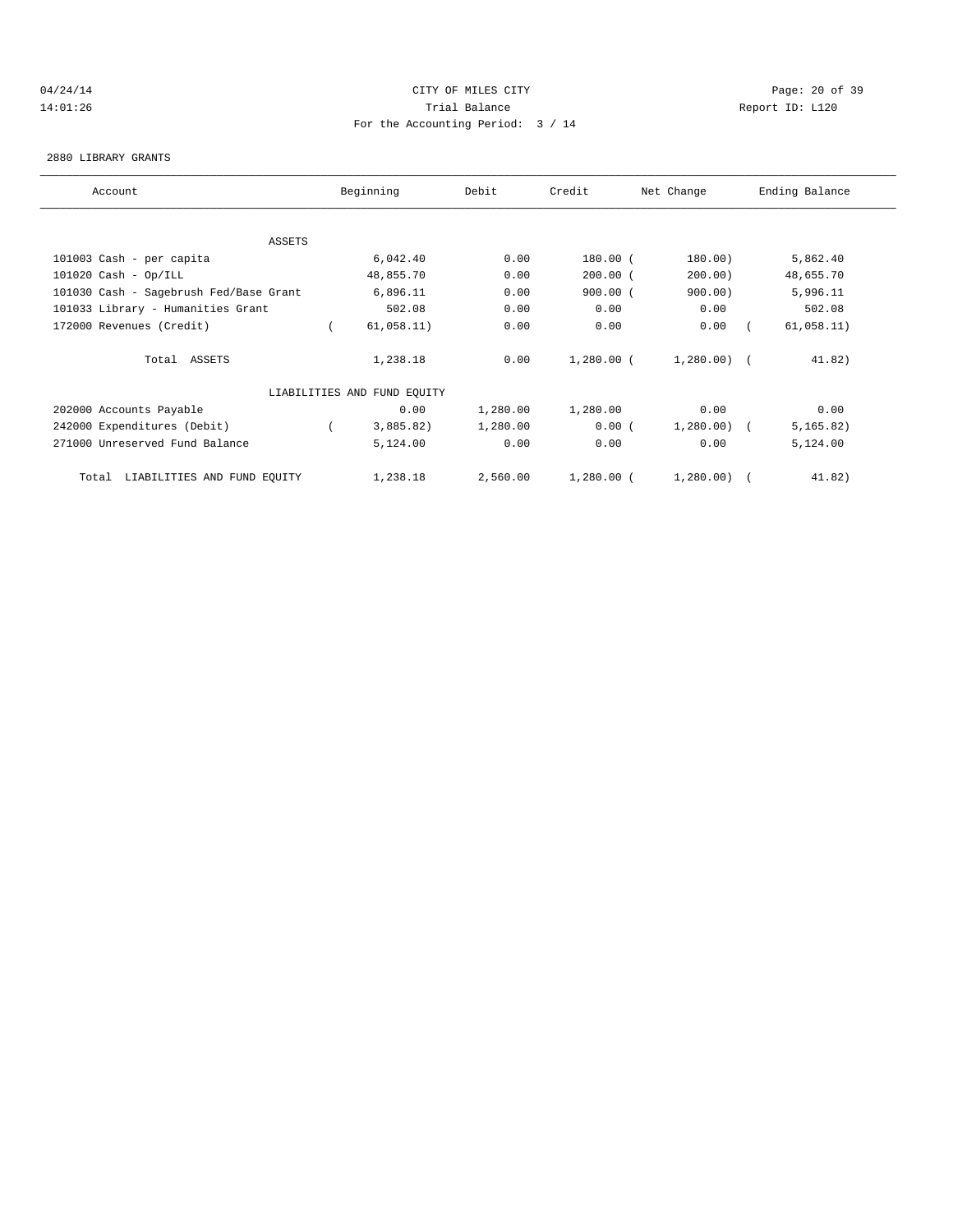| 04/24/14 | CITY OF MILES CITY                | Page: 21 of 39  |
|----------|-----------------------------------|-----------------|
| 14:01:26 | Trial Balance                     | Report ID: L120 |
|          | For the Accounting Period: 3 / 14 |                 |

2935 Historic Preservation

| Account                              | Beginning                   | Debit    | Credit       | Net Change   | Ending Balance |
|--------------------------------------|-----------------------------|----------|--------------|--------------|----------------|
|                                      |                             |          |              |              |                |
| ASSETS                               |                             |          |              |              |                |
| 101000 Cash - Operating              | 3,043.59                    | 585.00   | $1,642.88$ ( | 1,057.88)    | 1,985.71       |
| 172000 Revenues (Credit)             | 23,079.99)                  | 0.00     | 585.00 (     | $585.00$ (   | 23,664.99)     |
| Total ASSETS                         | 20,036.40)                  | 585.00   | $2.227.88$ ( | $1,642.88$ ( | 21,679.28      |
|                                      | LIABILITIES AND FUND EQUITY |          |              |              |                |
| 242000 Expenditures (Debit)          | 21,981.64)                  | 1,737.88 | 95.00(       | 1,642.88)    | 23,624.52)     |
| 271000 Unreserved Fund Balance       | 1,945.24                    | 0.00     | 0.00         | 0.00         | 1,945.24       |
| LIABILITIES AND FUND EQUITY<br>Total | 20.036.40                   | 1,737.88 | 95.00(       | 1,642.88)    | 21,679.28)     |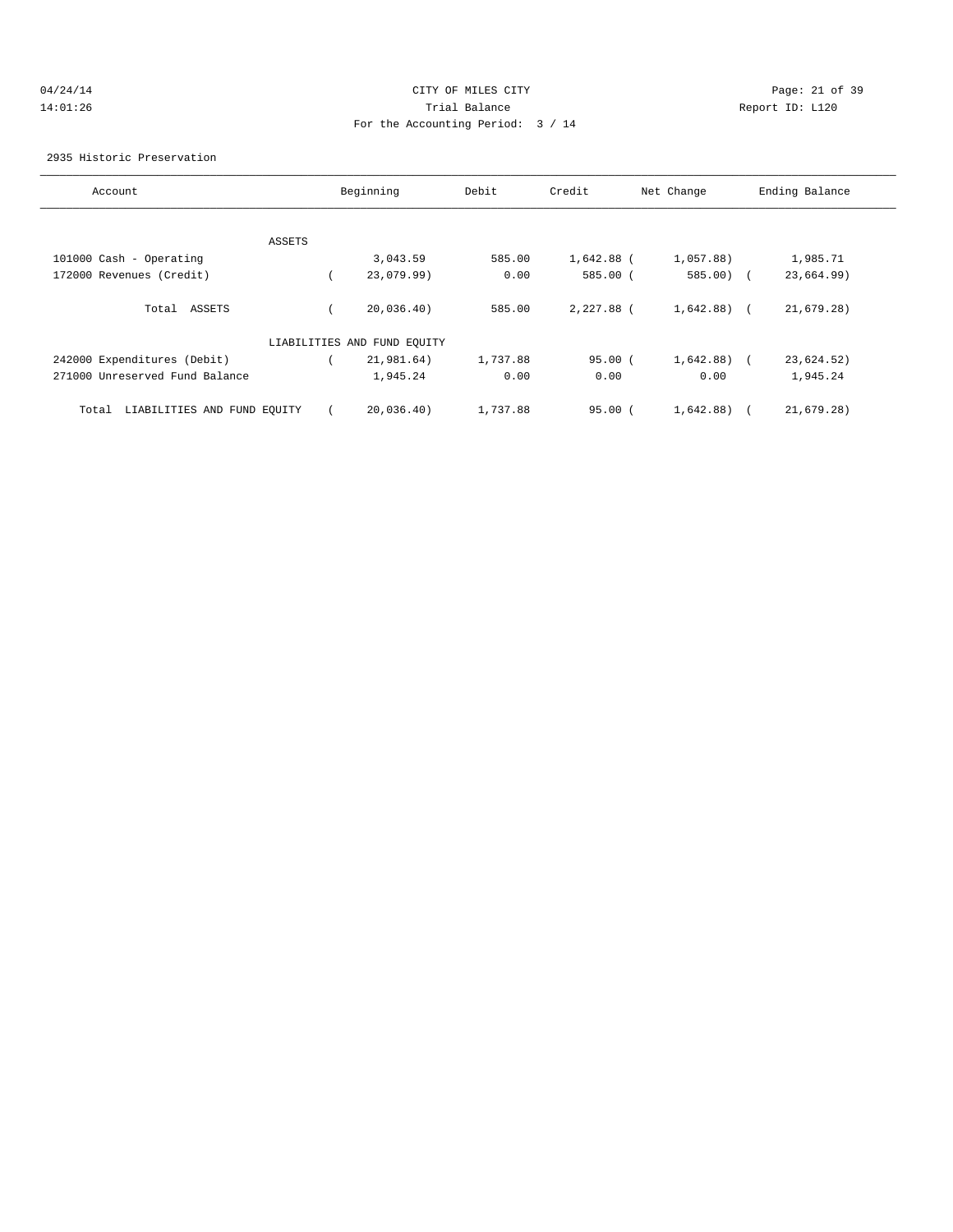| 04/24/14 | CITY OF MILES CITY                | Page: $22o$     |
|----------|-----------------------------------|-----------------|
| 14:01:26 | Trial Balance                     | Report ID: L120 |
|          | For the Accounting Period: 3 / 14 |                 |

Page: 22 of 39

#### 2985 RETIRED SENIOR VOLUNTEER PROG (RSVP)

| Account                                    | Beginning                   | Debit    | Credit       | Net Change     | Ending Balance |
|--------------------------------------------|-----------------------------|----------|--------------|----------------|----------------|
|                                            |                             |          |              |                |                |
| <b>ASSETS</b>                              |                             |          |              |                |                |
| 101000 Cash - Operating                    | 13, 182. 33)                | 9,165.12 | 4,718.33     | 4,446.79       | 8,735.54)      |
| 101004 RSVP Non-Federal Cash Operating-Cus | 16,271.77                   | 825.00   | 633.41       | 191.59         | 16,463.36      |
| 103100 Petty Cash-                         | 200.00                      | 0.00     | 0.00         | 0.00           | 200.00         |
| 172000 Revenues (Credit)                   | 46,592.88)                  | 0.00     | $9,990.12$ ( | 9,990.12)      | 56, 583.00     |
| Total ASSETS                               | 43, 303. 44)                | 9,990.12 | 15,341.86 (  | $5,351,74$ (   | 48,655.18)     |
|                                            | LIABILITIES AND FUND EQUITY |          |              |                |                |
| 202000 Accounts Payable                    | 0.00                        | 787.77   | 787.77       | 0.00           | 0.00           |
| 242000 Expenditures (Debit)                | 46,279.95)                  | 5,351.74 | 0.00(        | $5,351.74$ ) ( | 51,631.69)     |
| 271000 Unreserved Fund Balance             | 2,976.51                    | 0.00     | 0.00         | 0.00           | 2,976.51       |
| LIABILITIES AND FUND EQUITY<br>Total       | 43,303.44)                  | 6,139.51 | 787.77 (     | 5,351,74)      | 48,655.18)     |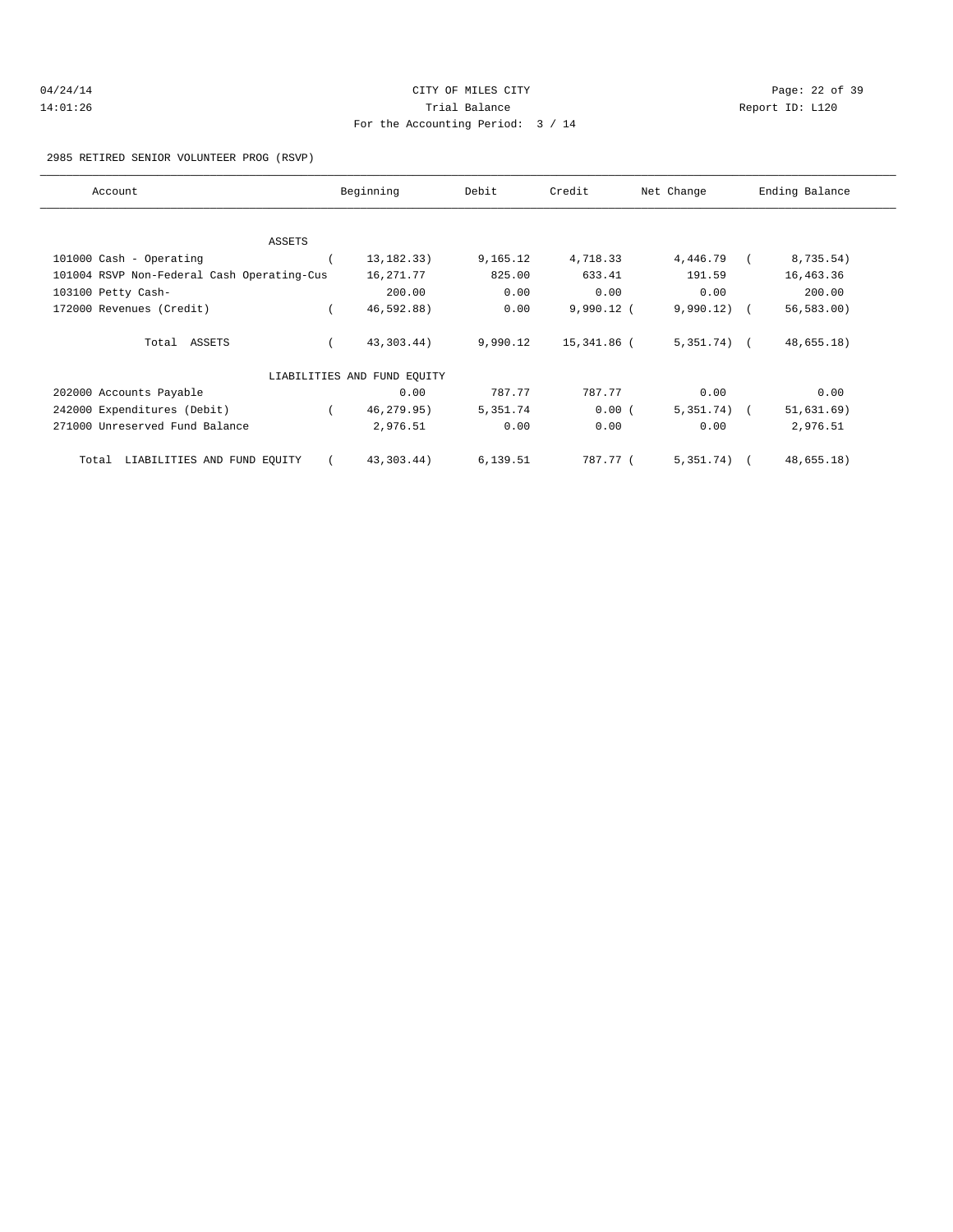| 04/24/14 | CITY OF MILES CITY                  | Page: 23 of 39  |
|----------|-------------------------------------|-----------------|
| 14:01:26 | Trial Balance                       | Report ID: L120 |
|          | For the Accounting Period: $3 / 14$ |                 |

3300 Judgement & Losses-Power Settlement

| Account                              |        | Beginning                   | Debit | Credit | Net Change | Ending Balance        |
|--------------------------------------|--------|-----------------------------|-------|--------|------------|-----------------------|
|                                      | ASSETS |                             |       |        |            |                       |
| 172000 Revenues (Credit)             |        | 221.05)                     | 0.00  | 0.00   | 0.00       | 221.05)<br>$\sqrt{2}$ |
| ASSETS<br>Total                      |        | 221.05)                     | 0.00  | 0.00   | 0.00       | 221.05)               |
|                                      |        | LIABILITIES AND FUND EQUITY |       |        |            |                       |
| 271000 Unreserved Fund Balance       |        | 221.05)                     | 0.00  | 0.00   | 0.00       | 221.05)               |
| LIABILITIES AND FUND EQUITY<br>Total |        | 221.05)                     | 0.00  | 0.00   | 0.00       | 221.05)               |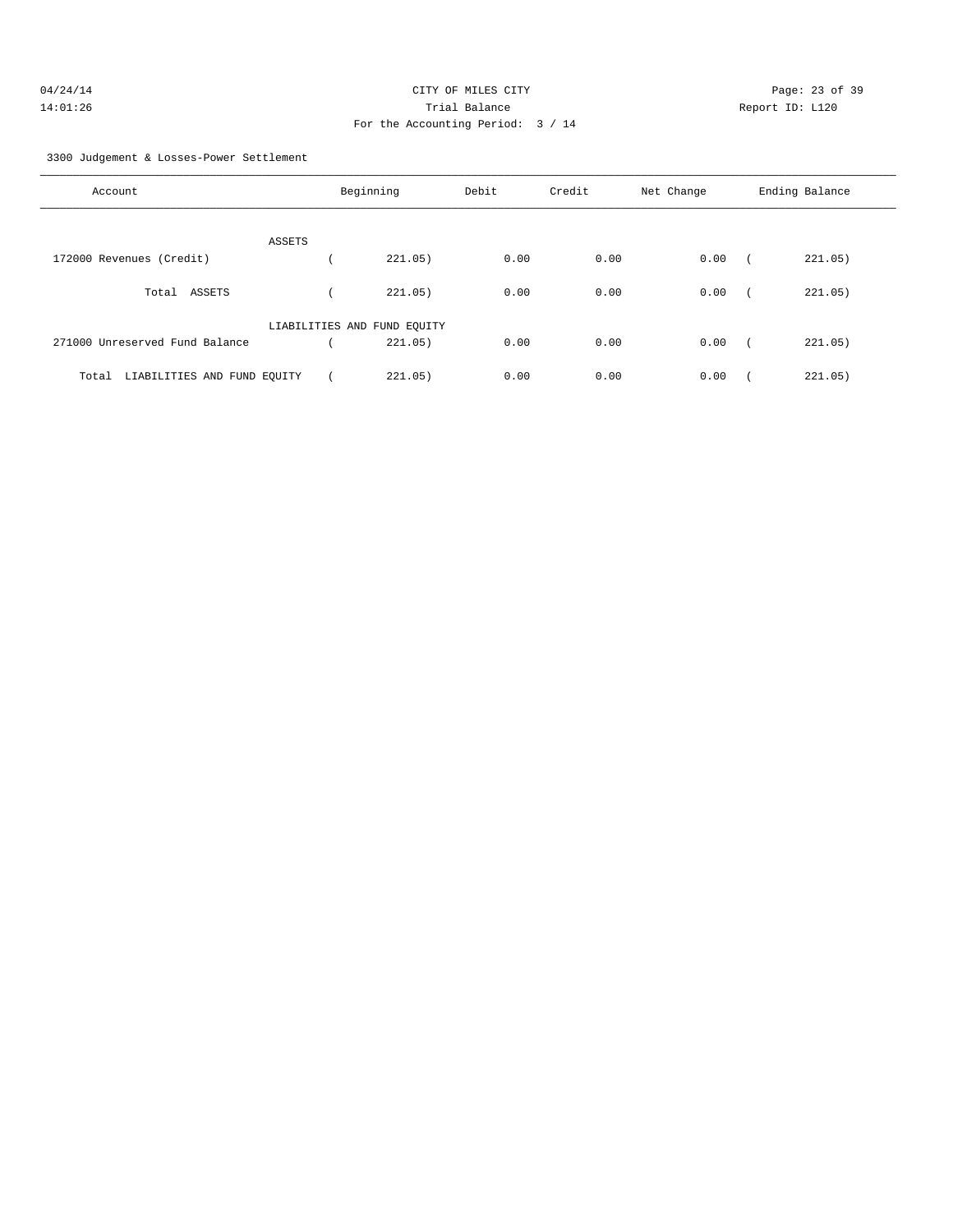| 04/24/14 | CITY OF MILES CITY                | Page: $24o$     |
|----------|-----------------------------------|-----------------|
| 14:01:26 | Trial Balance                     | Report ID: L120 |
|          | For the Accounting Period: 3 / 14 |                 |

Page: 24 of 39

# 4000 General Fund Capitol Improvement Fund

| Account                              |        | Beginning                   | Debit | Credit | Net Change | Ending Balance |
|--------------------------------------|--------|-----------------------------|-------|--------|------------|----------------|
|                                      |        |                             |       |        |            |                |
|                                      | ASSETS |                             |       |        |            |                |
| 101000 Cash - Operating              |        | 181, 345.59                 | 0.00  | 0.00   | 0.00       | 181, 345.59    |
| 172000 Revenues (Credit)             |        | 210.82)                     | 0.00  | 0.00   | 0.00       | 210.82)        |
| Total ASSETS                         |        | 181, 134. 77                | 0.00  | 0.00   | 0.00       | 181, 134.77    |
|                                      |        | LIABILITIES AND FUND EQUITY |       |        |            |                |
| 242000 Expenditures (Debit)          |        | 11,719.63)                  | 0.00  | 0.00   | 0.00       | 11,719.63)     |
| 271000 Unreserved Fund Balance       |        | 192,854.40                  | 0.00  | 0.00   | 0.00       | 192,854.40     |
| LIABILITIES AND FUND EQUITY<br>Total |        | 181, 134. 77                | 0.00  | 0.00   | 0.00       | 181, 134. 77   |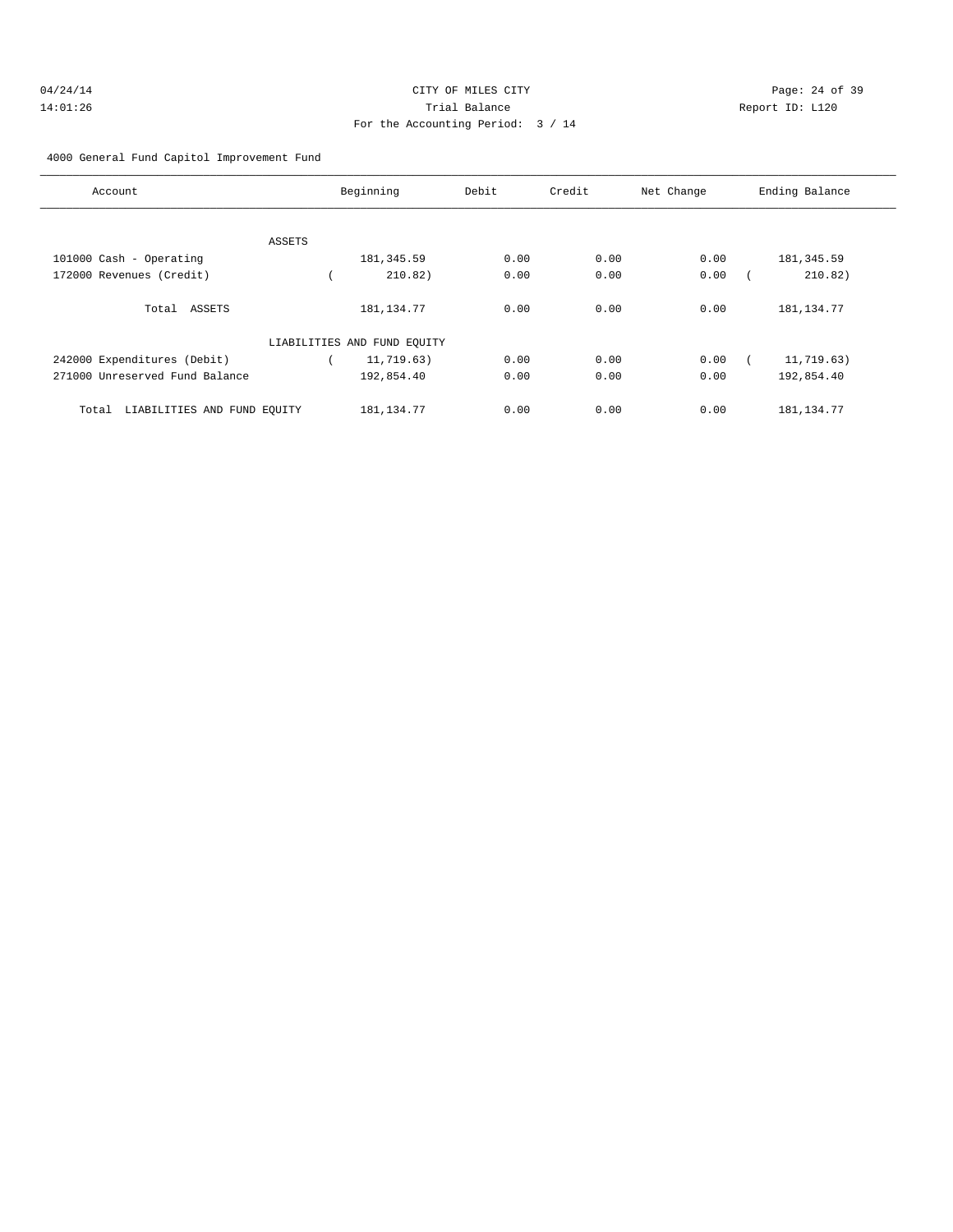## 04/24/14 Page: 25 of 39 14:01:26 Trial Balance Report ID: L120 For the Accounting Period: 3 / 14

4060 CAPITAL IMPROV-PUBLIC WORKS

| Account                              |        | Beginning                   | Debit     | Credit       | Net Change    | Ending Balance |
|--------------------------------------|--------|-----------------------------|-----------|--------------|---------------|----------------|
|                                      |        |                             |           |              |               |                |
|                                      | ASSETS |                             |           |              |               |                |
| 101000 Cash - Operating              |        | 48,791.09                   | 392.50    | $9,750.00$ ( | 9,357.50)     | 39, 433.59     |
| 172000 Revenues (Credit)             |        | 11,381.66)                  | 0.00      | $392.50$ (   | $392.50$ (    | 11,774.16)     |
| Total ASSETS                         |        | 37,409.43                   | 392.50    | 10,142.50 (  | 9,750.00)     | 27,659.43      |
|                                      |        | LIABILITIES AND FUND EOUITY |           |              |               |                |
| 202000 Accounts Payable              |        | 0.00                        | 9,750.00  | 9,750.00     | 0.00          | 0.00           |
| 242000 Expenditures (Debit)          |        | 75, 311. 25)                | 9,750.00  | 0.00(        | $9,750.00)$ ( | 85,061.25)     |
| 271000 Unreserved Fund Balance       |        | 112,720.68                  | 0.00      | 0.00         | 0.00          | 112,720.68     |
| LIABILITIES AND FUND EQUITY<br>Total |        | 37,409.43                   | 19,500.00 | $9,750.00$ ( | 9,750.00)     | 27,659.43      |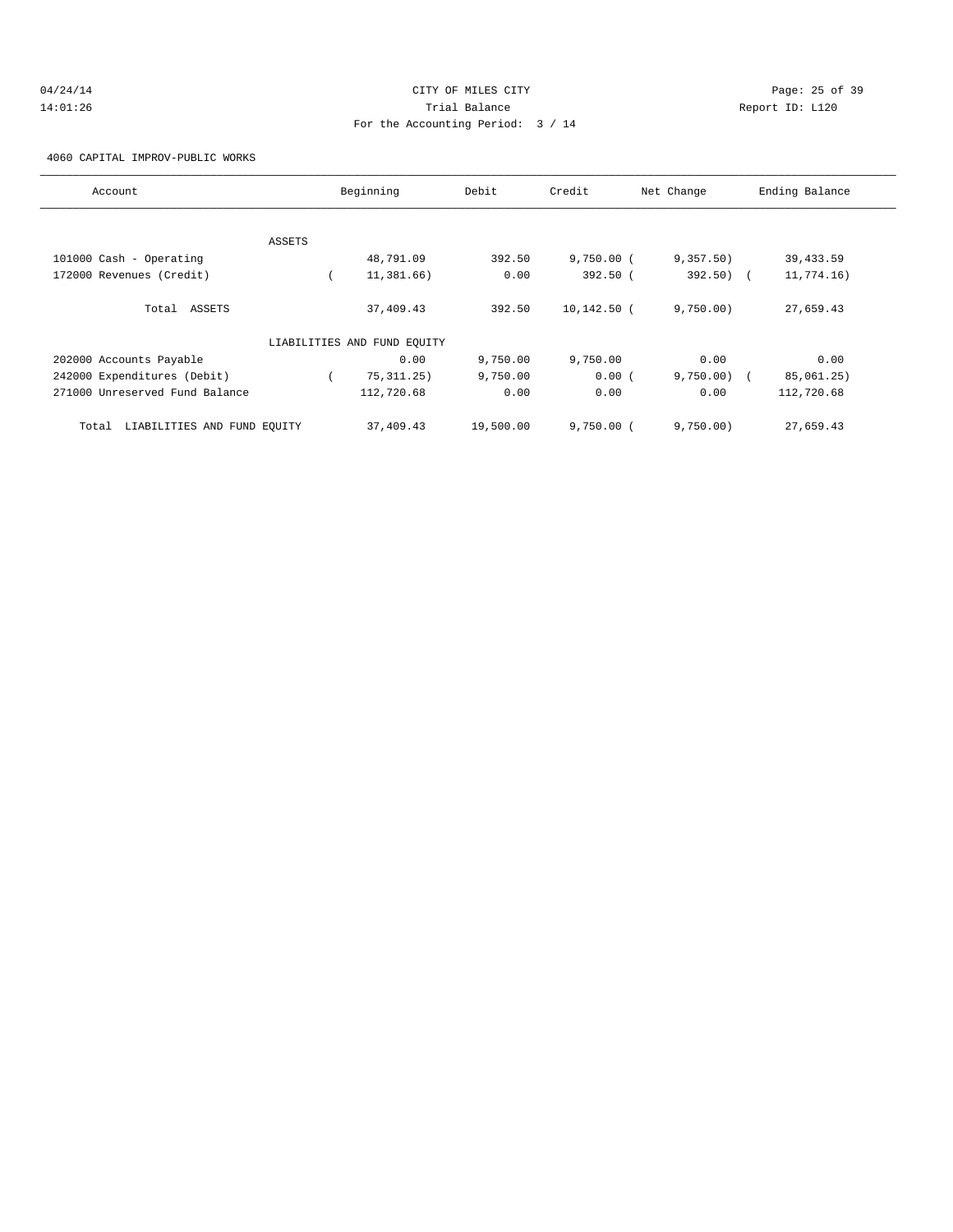### 04/24/14 Page: 26 of 39 14:01:26 Trial Balance Report ID: L120 For the Accounting Period: 3 / 14

#### 5210 WATER UTILITY

| Account                                                   | Beginning                   | Debit      | Credit         | Net Change     | Ending Balance          |
|-----------------------------------------------------------|-----------------------------|------------|----------------|----------------|-------------------------|
| ASSETS                                                    |                             |            |                |                |                         |
| 101000 Cash - Operating                                   | 1,342,405.57                | 138,621.44 | 149,339.73 (   | $10, 718.29$ ) | 1,331,687.28            |
| 101010 Deposit Cash                                       | 31,400.00                   | 1,550.00   | 550.00         | 1,000.00       | 32,400.00               |
| 102113 Cash - NE Water Line Proj                          | 31,232.18                   | 0.00       | 0.00           | 0.00           | 31,232.18               |
| 102240 Cash - Replacement & Depreciation                  | 1,489,589.35                | 0.00       | 0.00           | 0.00           | 1,489,589.35            |
| 102250 Cash - System Devlopment Fees                      | 249,578.25                  | 0.00       | 0.00           | 0.00           | 249,578.25              |
| 102270 Cash - Curb Stop Replacement Fee                   | 194,169.59                  | 3,617.45   | 23.96          | 3,593.49       | 197,763.08              |
| 102312 RevBnd/CurYearDebt-DNRC/CarbonTank                 | 31,677.33                   | 12,724.58  | 0.00           | 12,724.58      | 44,401.91               |
| 102313 RevBnd/CurYearDebt-DNRC/NE WtrLine                 | 21, 144.56                  | 12,724.58  | 0.00           | 12,724.58      | 33,869.14               |
| 102315 RevBnd/CurYearDebt-ARRA/NE Water Li                | 2,992.94                    | 1,503.96   | 0.00           | 1,503.96       | 4,496.90                |
| 102322 RevBnd/Reserve-DNRC/CarbonTank                     | 153,009.00                  | 0.00       | 0.00           | 0.00           | 153,009.00              |
| 102323 RevBnd/Reserve-DNRC/NE WtrLine                     | 128,653.00                  | 0.00       | 0.00           | 0.00           | 128,653.00              |
| 102325 RevBnd/Reserve-ARRA B-NE Waterline                 | 18,245.00                   | 0.00       | 0.00           | 0.00           | 18,245.00               |
| 103000 Petty Cash                                         | 330.00                      | 0.00       | 0.00           | 0.00           | 330.00                  |
| 122000 Accounts Receivable                                | 164,070.87                  | 129,736.86 | 141, 172. 47 ( | 11, 435.61)    | 152,635.26              |
| 122020 Accounts Receivable-\$2.00 State Ass               | 50.44                       | 0.00       | $28.44$ (      | 28.44)         | 22.00                   |
| 172000 Revenues (Credit)                                  | 1,401,181.60)               | 0.00       | 127,719.03 (   | 127,719.03)    | 1,528,900.63)           |
| 181000 Land                                               | 41,844.00                   | 0.00       | 0.00           | 0.00           | 41,844.00               |
| 182000 Buildings                                          | 22,997.00                   | 0.00       | 0.00           | 0.00           | 22,997.00               |
| 182100 Allowance for Depr - Buildings (Cre(               | 22,997.00)                  | 0.00       | 0.00           | 0.00           | 22,997.00)              |
| 186000 Machinery and Equipment                            | 359,087.70                  | 0.00       | 0.00           | 0.00           | 359,087.70              |
| 186100 Allowance for Depr - Machinery & Eq(               | 235, 352.00)                | 0.00       | 0.00           | 0.00           | 235, 352.00)            |
| 188000 Const. Work in Progress-NE Wtr Line                | 1,100,359.57                | 0.00       | 0.00           | 0.00           | 1,100,359.57            |
| 189100 Source of Supply                                   | 3, 427, 537.49              | 0.00       | 0.00           | 0.00           | 3, 427, 537.49          |
| 189110 Allowance for Depreciation - Source(               | 342,949.00)                 | 0.00       | 0.00           | 0.00           | 342,949.00)<br>$\left($ |
| 189300 Treatment Plant                                    | 3,716,158.00                | 0.00       | 0.00           | 0.00           | 3,716,158.00            |
| 189310 Allowance for Depr - Treatment Plan( 1,724,417.00) |                             | 0.00       | 0.00           | 0.00           | (1, 724, 417.00)        |
| 189400 Transmission & Distribution                        | 11, 441, 963.97             | 0.00       | 0.00           | 0.00           | 11, 441, 963.97         |
| 189410 Allowance for Depr - Trans & Distri( 3,080,832.00) |                             | 0.00       | 0.00           | 0.00           | 3,080,832.00)           |
| Total ASSETS                                              | 17,160,767.21               | 300,478.87 | 418,833.63 (   | 118,354.76)    | 17,042,412.45           |
|                                                           | LIABILITIES AND FUND EQUITY |            |                |                |                         |
| 202000 Accounts Payable                                   | 0.00                        | 33,916.08  | 33,916.08      | 0.00           | 0.00                    |
| 202100 Accounts Payable<br>$\overline{(\ }$               | 0.50)                       | 0.00       | 0.00           | 0.00           | 0.50)                   |
| 214000 Deposits Payable                                   | 31,400.00                   | 550.00     | 1,550.00       | 1,000.00       | 32,400.00               |
| 214010 Refunds Payable                                    | 21.33)                      | 0.00       | 0.00           | 0.00           | 21.33)                  |
| 231000 BONDS PAYABLE                                      | 5,150,268.00                | 0.00       | 0.00           | 0.00           | 5,150,268.00            |
| 238000 Other Post Employment Benefits                     | 21,714.00                   | 0.00       | 0.00           | 0.00           | 21,714.00               |
| 239000 Compensated Absences Payable                       | 86,051.00                   | 0.00       | 0.00           | 0.00           | 86,051.00               |
| 242000 Expenditures (Debit)                               | 1,244,920.09)               | 119,354.76 | 0.00(          | 119, 354. 76)  | 1, 364, 274.85)         |
| 250300 Reserve Revenue Bond - Current Debt                | 323, 303.85                 | 0.00       | 0.00           | 0.00           | 323, 303.85             |
| 250500 Reserve - System Dev Fees                          | 171,098.25                  | 0.00       | 0.00           | 0.00           | 171,098.25              |
| 250600 Reserve for Replacement & Depreciat                | 1,351,889.30                | 0.00       | 0.00           | 0.00           | 1,351,889.30            |
| 271000 Unreserved Fund Balance                            | 3,954,118.28                | 0.00       | 0.00           | 0.00           | 3,954,118.28            |
| 272000 Unreserved Retained Earnings                       | 7,315,866.45                | 0.00       | 0.00           | 0.00           | 7, 315, 866.45          |
| Total LIABILITIES AND FUND EQUITY                         | 17,160,767.21               | 153,820.84 | 35,466.08 (    | 118, 354. 76)  | 17,042,412.45           |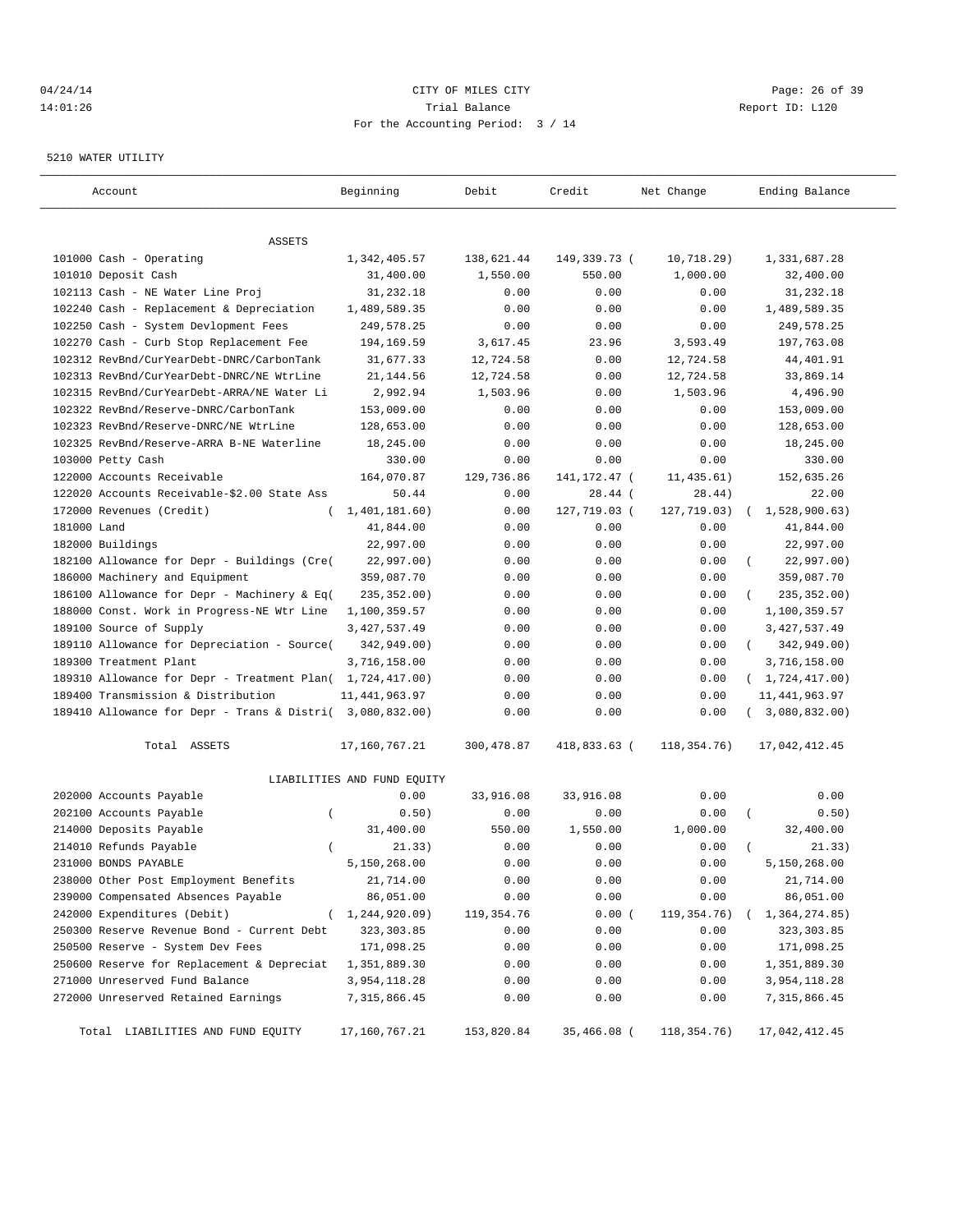## 04/24/14 Page: 27 of 39 14:01:26 Trial Balance Report ID: L120 For the Accounting Period: 3 / 14

## 5310 SEWER UTILITY

| Account                                                   | Beginning                   | Debit      | Credit       | Net Change | Ending Balance   |
|-----------------------------------------------------------|-----------------------------|------------|--------------|------------|------------------|
| <b>ASSETS</b>                                             |                             |            |              |            |                  |
| 101000 Cash - Operating                                   | 478, 363. 13                | 95,894.82  | 81, 492.67   | 14,402.15  | 492,765.28       |
| 102240 Cash - Replacement & Depreciation                  | 195,098.39                  | 0.00       | 0.00         | 0.00       | 195,098.39       |
| 102250 Cash - System Devlopment Fees                      | 128,970.91                  | 0.00       | 0.00         | 0.00       | 128,970.91       |
| 102280 WWtr Treatment Plant-Phase I Constr                | 575,694.46                  | 0.00       | 0.00         | 0.00       | 575,694.46       |
| 102316 RevBnd/CurYearDebt-Phase 1 Haynes L                | 116,760.62                  | 8,432.08   | 0.00         | 8,432.08   | 125, 192. 70     |
| 102390 REV BOND/RESERVE-Sewer Phase 1                     | 121,506.00                  | 0.00       | 0.00         | 0.00       | 121,506.00       |
| 122000 Accounts Receivable                                | 111,376.04                  | 90,803.92  | 94,639.58 (  | 3,835.66)  | 107,540.38       |
| 132000 Due From Government (Short Term)                   | 208,183.00                  | 0.00       | 0.00         | 0.00       | 208,183.00       |
| 172000 Revenues (Credit)                                  | 1,337,569.34)<br>$\left($   | 0.00       | 92,059.16 (  | 92,059.16) | 1,429,628.50)    |
| 181000 Land                                               | 2.00                        | 0.00       | 0.00         | 0.00       | 2.00             |
| 186000 Machinery and Equipment                            | 605,138.18                  | 0.00       | 0.00         | 0.00       | 605,138.18       |
| 186100 Allowance for Depr - Machinery & Eq(               | 350, 377.00)                | 0.00       | 0.00         | 0.00       | 350, 377.00)     |
| 188000 Const. Work in Progress-NE Wtr Line                | 1,511,028.07                | 0.00       | 0.00         | 0.00       | 1,511,028.07     |
| 189300 Treatment Plant                                    | 2,595,500.05                | 0.00       | 0.00         | 0.00       | 2,595,500.05     |
| 189310 Allowance for Depr - Treatment Plan(               | 1,194,464.00)               | 0.00       | 0.00         | 0.00       | (1, 194, 464.00) |
| 189400 Transmission & Distribution                        | 4,028,819.40                | 0.00       | 0.00         | 0.00       | 4,028,819.40     |
| 189410 Allowance for Depr - Trans & Distri( 1,104,790.00) |                             | 0.00       | 0.00         | 0.00       | 1, 104, 790.00)  |
| Total ASSETS                                              | 6,689,239.91                | 195,130.82 | 268,191.41 ( | 73,060.59) | 6,616,179.32     |
|                                                           | LIABILITIES AND FUND EQUITY |            |              |            |                  |
| 202000 Accounts Payable                                   | 0.00                        | 28,783.47  | 28,783.47    | 0.00       | 0.00             |
| 214010 Refunds Payable                                    | 21.33                       | 0.00       | 0.00         | 0.00       | 21.33            |
| 231300 Bonds Pay 1979 Issue                               | 1,071,239.60                | 0.00       | 0.00         | 0.00       | 1,071,239.60     |
| 238000 Other Post Employment Benefits                     | 15,934.00                   | 0.00       | 0.00         | 0.00       | 15,934.00        |
| 239000 Compensated Absences Payable                       | 53,350.00                   | 0.00       | 0.00         | 0.00       | 53,350.00        |
| 242000 Expenditures (Debit)                               | 1,004,438.59)               | 73,060.59  | 0.00(        | 73,060.59) | 1,077,499.18)    |
| 250500 Reserve - System Dev Fees                          | 82,925.91                   | 0.00       | 0.00         | 0.00       | 82,925.91        |
| 250600 Reserve for Replacement & Depreciat                | 1,666,491.83                | 0.00       | 0.00         | 0.00       | 1,666,491.83     |
| 271000 Unreserved Fund Balance                            | 1,121,110.25                | 0.00       | 0.00         | 0.00       | 1, 121, 110.25   |
| 272000 Unreserved Retained Earnings                       | 3,682,605.58                | 0.00       | 0.00         | 0.00       | 3,682,605.58     |
| Total LIABILITIES AND FUND EQUITY                         | 6,689,239.91                | 101,844.06 | 28,783.47 (  | 73,060.59) | 6,616,179.32     |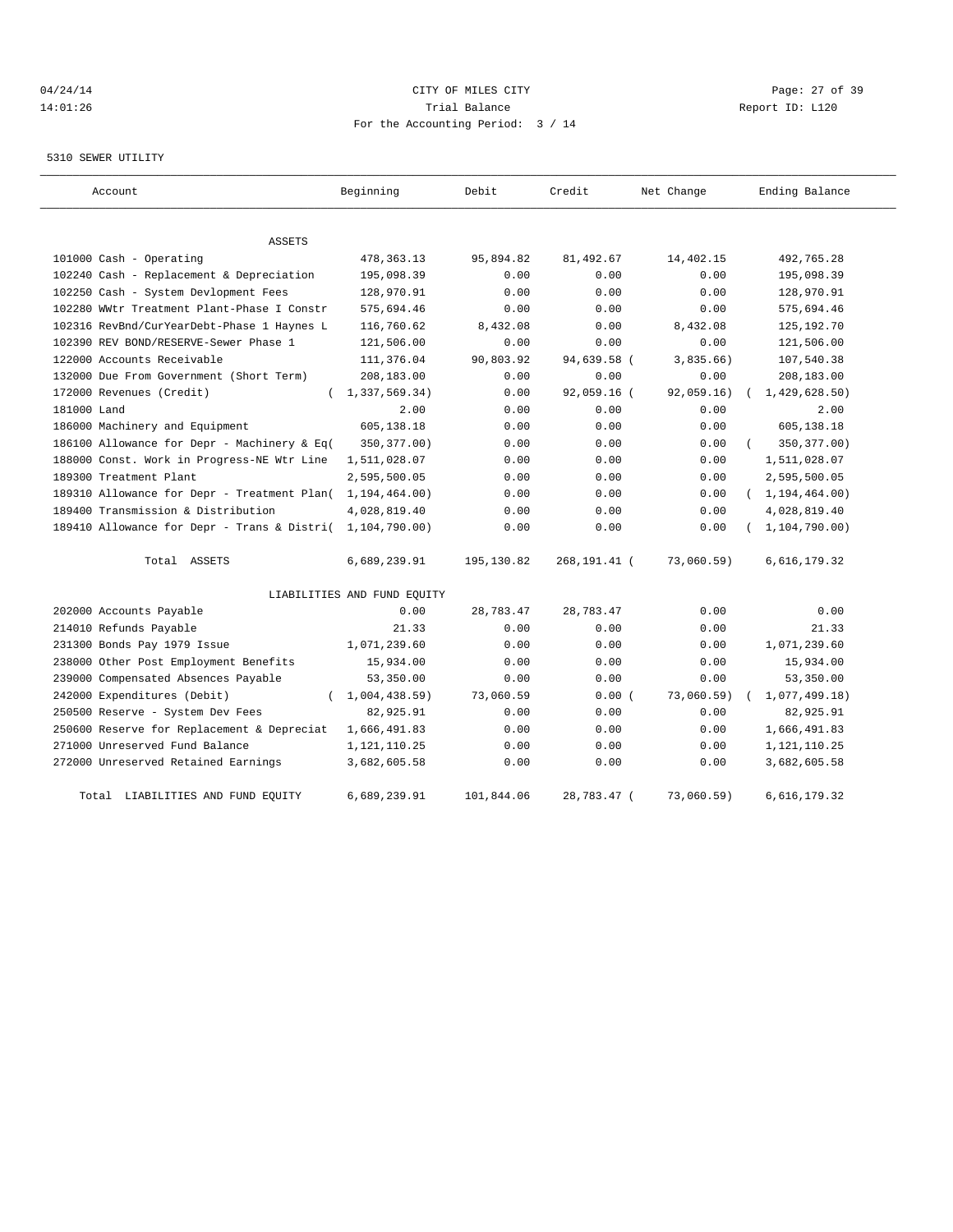### 04/24/14 Page: 28 of 39 14:01:26 Trial Balance Report ID: L120 For the Accounting Period: 3 / 14

5510 AMBULANCE FUND

| Account                                     | Beginning                   | Debit       | Credit          | Net Change     | Ending Balance             |
|---------------------------------------------|-----------------------------|-------------|-----------------|----------------|----------------------------|
|                                             |                             |             |                 |                |                            |
| ASSETS<br>101000 Cash - Operating           | 419,791.71)                 | 56, 326. 73 | 36,069.31       | 20, 257.42     | 399,534.29)                |
| 113210 Taxes Receivable - Real 2010         | 2.74                        | 0.00        | 2.73(           | 2.73)          | 0.01                       |
| 113211 Taxes Receivable - Real 2011         | 35.80                       | 0.00        | $15.91$ (       | 15.91)         | 19.89                      |
| 113212 Taxes Receivable- Real 2012          | 58.43                       | 0.00        | $57.91$ (       | 57.91)         | 0.52                       |
| 113213 Tax Receivables Real-2013            | 3,004.21                    | 0.00        | 94.28 (         | 94.28)         | 2,909.93                   |
| 115208 Taxes Receivable - Personal 2008     | 0.12                        | 0.00        | 0.00            | 0.00           | 0.12                       |
| 115212 Taxes Receivable Personal 2012       | 0.02                        | 0.00        | 0.00            | 0.00           | 0.02                       |
| 115213 Taxes Receivable Personal 2013       | 3.51                        | 0.00        | 2.19(           | 2.19)          | 1.32                       |
|                                             |                             |             |                 |                |                            |
| 116000 Protested Taxes Receivable - Reals ( | 5.97)                       | 0.00        | 0.00            | 0.00           | 5.97)                      |
| 122000 Accounts Receivable                  | 292, 171.44                 | 58,201.55   | 72,711.07 (     | 14,509.52)     | 277,661.92                 |
| 122100 Acct Receivable                      | 242, 110.73)                | 0.00        | 0.00            | 0.00           | 242, 110.73)               |
| 172000 Revenues (Credit)                    | 508,736.52)                 | 971.54      | $57,180.55$ (   | 56, 209.01)    | 564, 945.53)<br>$\sqrt{2}$ |
| 186000 Machinery and Equipment              | 372,186.93                  | 0.00        | 0.00            | 0.00           | 372,186.93                 |
| 186100 Allowance for Depr - Machinery & Eq( | 196,477.00)                 | 0.00        | 0.00            | 0.00           | 196,477.00)                |
| Total ASSETS                                | 699,658.73)                 | 115,499.82  | $166, 133.95$ ( | $50,634.13)$ ( | 750,292.86)                |
|                                             | LIABILITIES AND FUND EQUITY |             |                 |                |                            |
| 202000 Accounts Payable                     | 0.00                        | 8,846.46    | 8,846.46        | 0.00           | 0.00                       |
| 214000 Deposits Payable                     | 25.00                       | 25.00       | 0.00(           | 25.00)         | 0.00                       |
| 223100 Deferred Revenue - Real Prop Taxes   | 2,893.11                    | 170.83      | 0.00(           | 170.83)        | 2,722.28                   |
| 223200 Deferred Revenue - Pers Prop Taxes ( | 25.97)                      | 2.19        | 0.00(           | $2.19$ (       | 28.16)                     |
| 235000 CONTRACTS/NOTES/LOANS PAYABLE        | 90,632.19                   | 0.00        | 0.00            | 0.00           | 90,632.19                  |
| 238000 Other Post Employment Benefits       | 14,917.00                   | 0.00        | 0.00            | 0.00           | 14,917.00                  |
| 239000 Compensated Absences Payable         | 44,006.00                   | 0.00        | 0.00            | 0.00           | 44,006.00                  |
| 242000 Expenditures (Debit)<br>$\left($     | 664,845.92)                 | 72, 214.39  | 21,778.28 (     | 50, 436.11)    | 715,282.03)                |
| 271000 Unreserved Fund Balance              | 78,043.49                   | 0.00        | 0.00            | 0.00           | 78,043.49                  |
| 272000 Unreserved Retained Earnings         | 265, 303.63)                | 0.00        | 0.00            | 0.00           | 265, 303.63)               |
| LIABILITIES AND FUND EQUITY<br>Total        | 699,658.73)                 | 81,258.87   | 30,624.74 (     | 50,634.13)     | 750,292.86)                |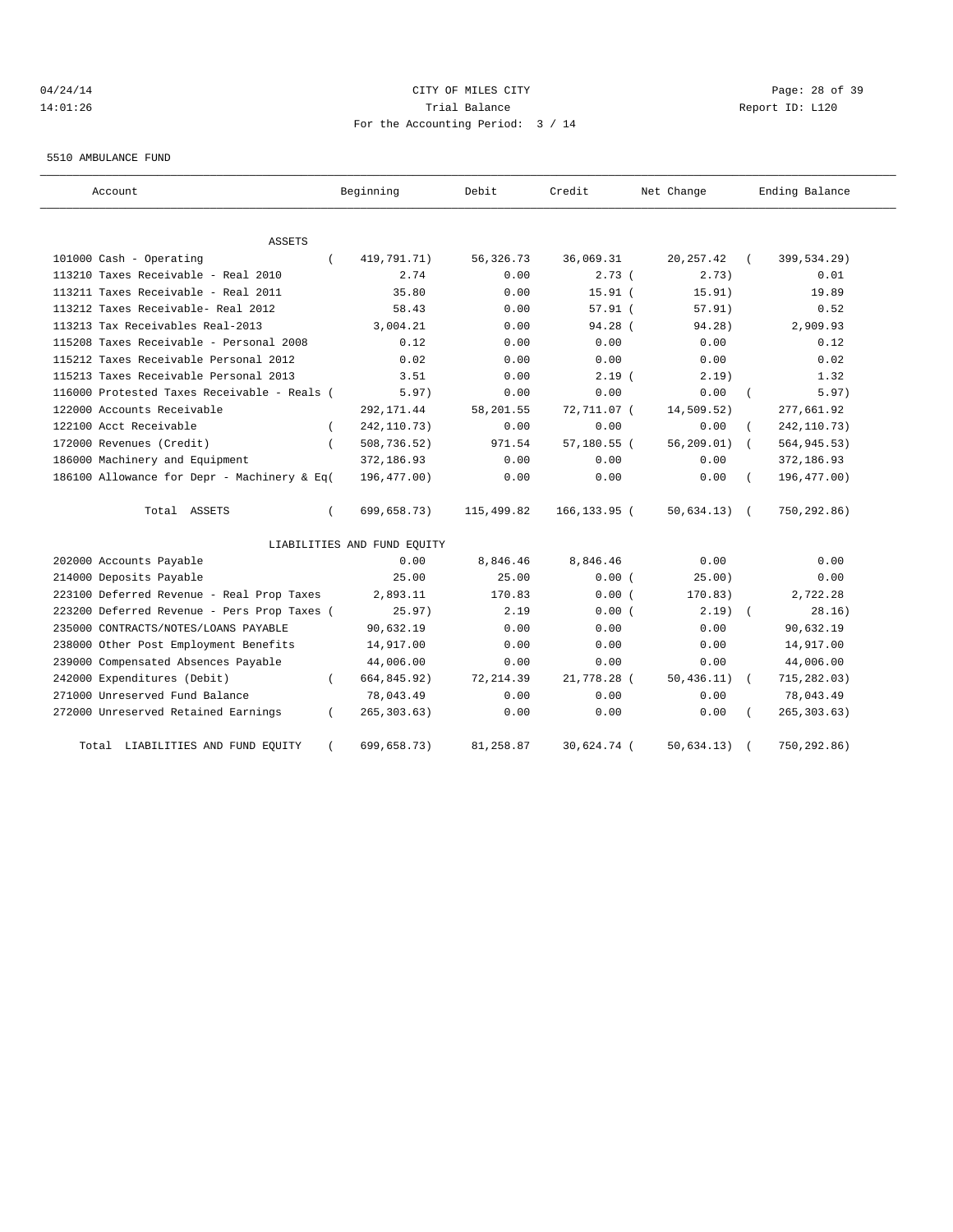## 04/24/14 Page: 29 of 39 14:01:26 Trial Balance Report ID: L120 For the Accounting Period: 3 / 14

5610 AIRPORT OPERATING

| Account                                     | Beginning                   | Debit      | Credit       | Net Change   | Ending Balance |
|---------------------------------------------|-----------------------------|------------|--------------|--------------|----------------|
| <b>ASSETS</b>                               |                             |            |              |              |                |
| 101000 Cash - Operating                     | 46,880.44                   | 74,970.97  | 85,273.10 (  | 10, 302.13)  | 36,578.31      |
| 101100 Cash-FAA Grant/St Loan-2008          | 6,673.74                    | 0.00       | 0.00         | 0.00         | 6,673.74       |
| 102230 Cash - Surplus/Credit Card Acct      | 7,297.72                    | 6.877.75   | 0.00         | 6,877.75     | 14, 175. 47    |
| 103000 Petty Cash                           | 100.00                      | 0.00       | 0.00         | 0.00         | 100.00         |
| 113211 Taxes Receivable - Real 2011         | 35.76                       | 0.00       | 23.87(       | 23.87)       | 11.89          |
| 113212 Taxes Receivable- Real 2012          | 87.64                       | 0.00       | $86.86$ $($  | 86.86)       | 0.78           |
| 113213 Tax Receivables Real-2013            | 4,505.96                    | 0.00       | 141.41 (     | 141.41)      | 4,364.55       |
| 115208 Taxes Receivable - Personal 2008     | 0.19                        | 0.00       | 0.00         | 0.00         | 0.19           |
| 115212 Taxes Receivable Personal 2012       | 0.01                        | 0.00       | 0.00         | 0.00         | 0.01           |
| 115213 Taxes Receivable Personal 2013       | 5.24                        | 0.00       | $3.28$ (     | 3.28)        | 1.96           |
| 116000 Protested Taxes Receivable - Reals ( | 18.13)                      | 0.00       | 0.00         | 0.00         | 18.13)         |
| 132000 Due From Government (Short Term)     | 427.00                      | 0.00       | 0.00         | 0.00         | 427.00         |
| 141000 Prepaid Expense                      | 4,500.00                    | 0.00       | 0.00         | 0.00         | 4,500.00       |
| 172000 Revenues (Credit)<br>$\left($        | 392,466.52)                 | 0.00       | 81,848.72 (  | 81,848.72)   | 474, 315. 24)  |
| 181000 Land                                 | 19,983.00                   | 0.00       | 0.00         | 0.00         | 19,983.00      |
| 182000 Buildings                            | 677,537.00                  | 0.00       | 0.00         | 0.00         | 677,537.00     |
| 182100 Allowance for Depr - Buildings (Cre( | 327,092.00)                 | 0.00       | 0.00         | 0.00         | 327,092.00)    |
| 184000 Improvements Other Than Buildings    | 8,543,759.48                | 0.00       | 0.00         | 0.00         | 8,543,759.48   |
| 184100 Allowance for Depr - Imp Other Than( | 2,014,575.00)               | 0.00       | 0.00         | 0.00         | (2,014,575.00) |
| 186000 Machinery and Equipment              | 836, 463.59                 | 0.00       | 0.00         | 0.00         | 836, 463.59    |
| 186100 Allowance for Depr - Machinery & Eq( | 277,523.00)                 | 0.00       | 0.00         | 0.00         | 277,523.00)    |
| 188000 Const. Work in Progress-NE Wtr Line  | 27,005.00                   | 0.00       | 0.00         | 0.00         | 27,005.00      |
| Total ASSETS                                | 7,163,587.12                | 81,848.72  | 167,377.24 ( | 85,528.52)   | 7,078,058.60   |
|                                             | LIABILITIES AND FUND EQUITY |            |              |              |                |
| 202000 Accounts Payable                     | 0.00                        | 72,052.79  | 72,052.79    | 0.00         | 0.00           |
| 223100 Deferred Revenue - Real Prop Taxes   | 4,317.76                    | 252.14     | 0.00(        | 252.14)      | 4,065.62       |
| 223200 Deferred Revenue - Pers Prop Taxes ( | 40.44)                      | 3.28       | 0.00(        | 3.28)        | 43.72)         |
| 235150 LTrm Pay/MT Aeronautics              | 24,605.00                   | 0.00       | 0.00         | 0.00         | 24,605.00      |
| 238000 Other Post Employment Benefits       | 4,173.00                    | 0.00       | 0.00         | 0.00         | 4,173.00       |
| 239000 Compensated Absences Payable         | 6, 126.00                   | 0.00       | 0.00         | 0.00         | 6, 126.00      |
| 242000 Expenditures (Debit)<br>$\left($     | 430,503.82)                 | 91,767.95  | $6,494.85$ ( | 85, 273. 10) | 515,776.92)    |
| 250600 Reserve for Replacement & Depreciat  | 18,913.67                   | 0.00       | 0.00         | 0.00         | 18,913.67      |
| 271000 Unreserved Fund Balance<br>$\left($  | 1,719.00)                   | 0.00       | 0.00         | 0.00         | 1,719.00)      |
| 272000 Unreserved Retained Earnings         | 7,537,714.95                | 0.00       | 0.00         | 0.00         | 7,537,714.95   |
| Total LIABILITIES AND FUND EQUITY           | 7,163,587.12                | 164,076.16 | 78,547.64 (  | 85,528.52)   | 7,078,058.60   |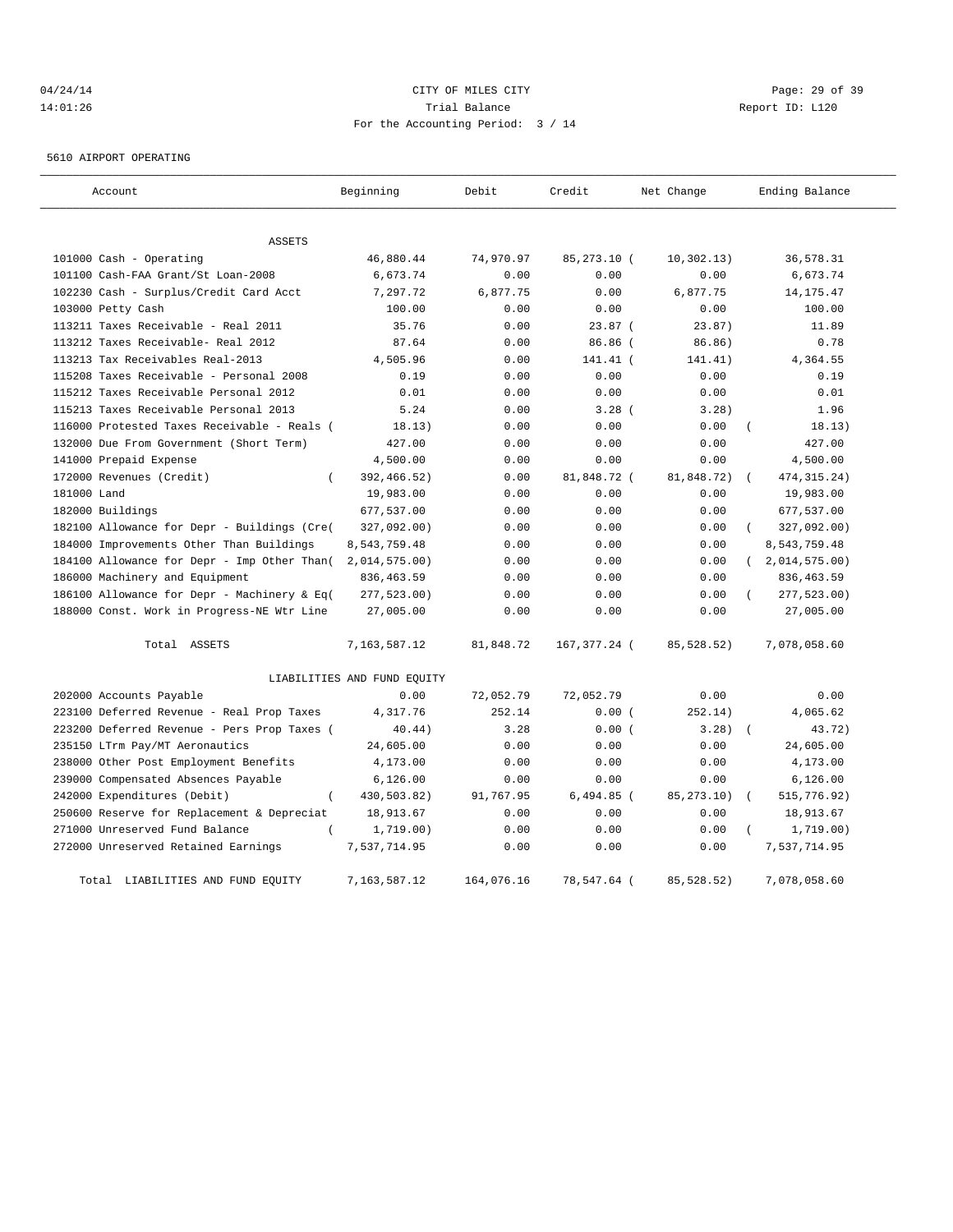## 04/24/14 Page: 30 of 39 14:01:26 Trial Balance Report ID: L120 For the Accounting Period: 3 / 14

#### 6040 PUBLIC WORKS

| Account                              | Beginning                   | Debit     | Credit      | Net Change    | Ending Balance |
|--------------------------------------|-----------------------------|-----------|-------------|---------------|----------------|
|                                      |                             |           |             |               |                |
| <b>ASSETS</b>                        |                             |           |             |               |                |
| 101000 Cash - Operating              | 99,471.97                   | 37,480.75 | 10,824.80   | 26,655.95     | 126, 127.92    |
| 172000 Revenues (Credit)             | 80,572.78)                  | 0.00      | 37,480.75 ( | 37,480.75) (  | 118,053.53)    |
| Total ASSETS                         | 18,899.19                   | 37,480.75 | 48,305.55 ( | 10,824.80)    | 8,074.39       |
|                                      | LIABILITIES AND FUND EQUITY |           |             |               |                |
| 202000 Accounts Payable              | 0.00                        | 1,160.25  | 1,160.25    | 0.00          | 0.00           |
| 239000 Compensated Absences Payable  | 11,902.00                   | 0.00      | 0.00        | 0.00          | 11,902.00      |
| 242000 Expenditures (Debit)          | 89,738.26)                  | 10,824.80 | 0.00(       | $10,824.80$ ( | 100, 563.06)   |
| 271000 Unreserved Fund Balance       | 587,940.98)                 | 0.00      | 0.00        | 0.00          | 587,940.98)    |
| 272000 Unreserved Retained Earnings  | 684, 676.43                 | 0.00      | 0.00        | 0.00          | 684, 676.43    |
| LIABILITIES AND FUND EQUITY<br>Total | 18,899.19                   | 11,985.05 | 1,160.25 (  | 10,824.80)    | 8,074.39       |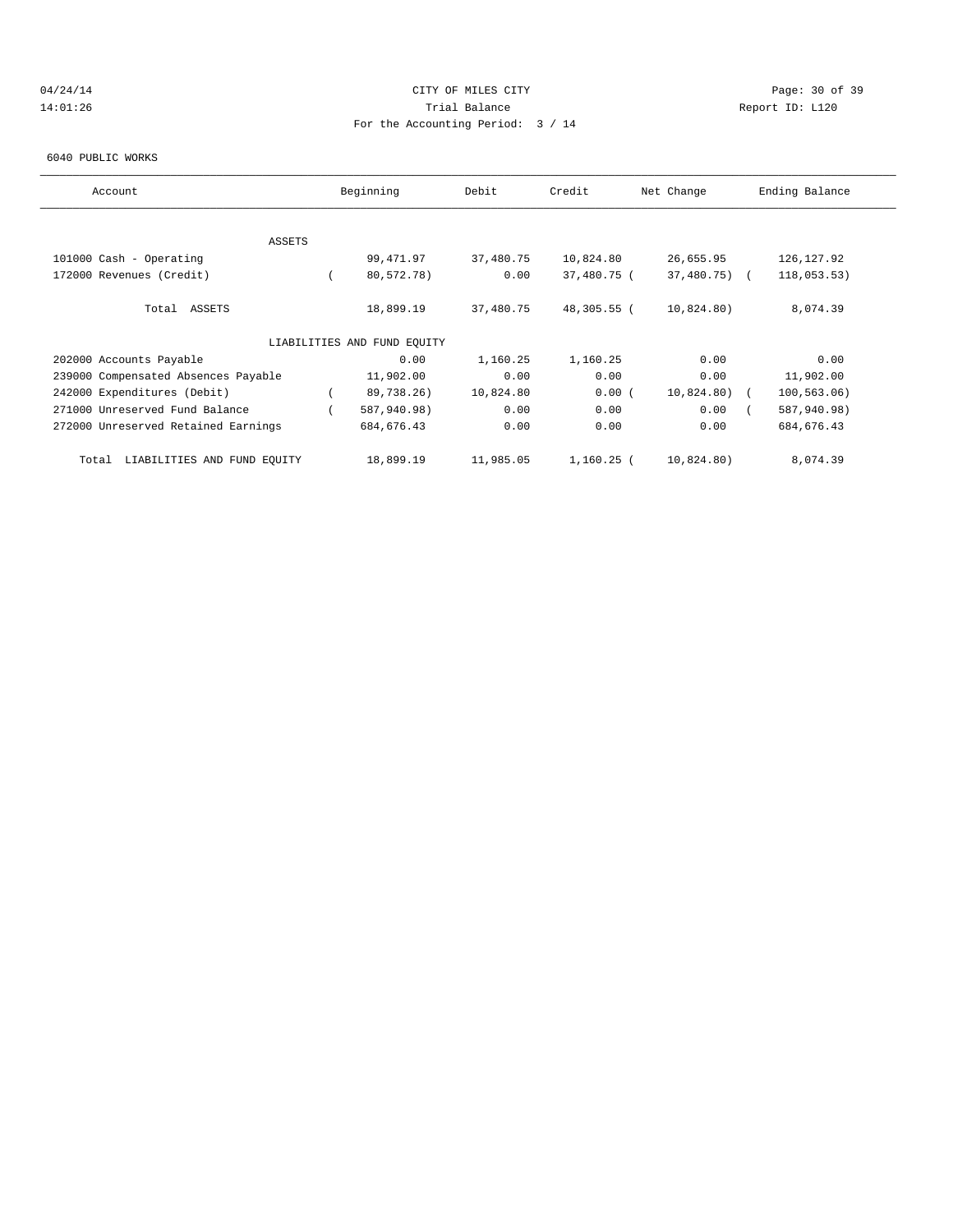## 04/24/14 Page: 31 of 39 14:01:26 Trial Balance Report ID: L120 For the Accounting Period: 3 / 14

# 7370 TBID

| Account                              | Beginning                   | Debit    | Credit   | Net Change | Ending Balance |
|--------------------------------------|-----------------------------|----------|----------|------------|----------------|
|                                      |                             |          |          |            |                |
| ASSETS                               |                             |          |          |            |                |
| 101000 Cash - Operating              | 0.00                        | 1,825.00 | 1,825.00 | 0.00       | 0.00           |
| Total ASSETS                         | 0.00                        | 1,825.00 | 1,825.00 | 0.00       | 0.00           |
|                                      | LIABILITIES AND FUND EQUITY |          |          |            |                |
| 202000 Accounts Payable              | 0.00                        | 1,825.00 | 1,825.00 | 0.00       | 0.00           |
| 212500 Due to Others                 | 0.00                        | 1,825.00 | 1,825.00 | 0.00       | 0.00           |
| LIABILITIES AND FUND EQUITY<br>Total | 0.00                        | 3,650.00 | 3,650.00 | 0.00       | 0.00           |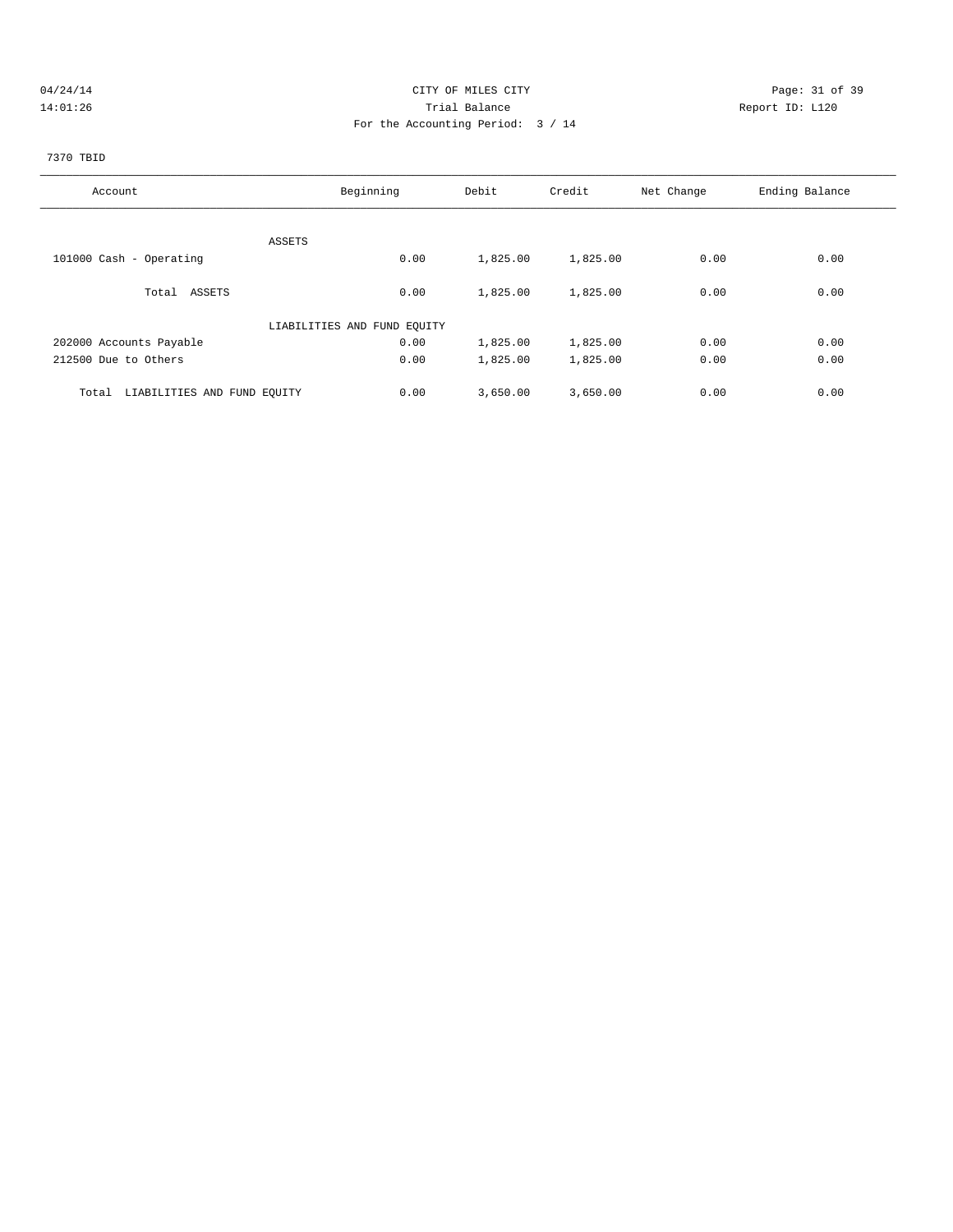| 04/24/14 | CITY OF MILES CITY                |
|----------|-----------------------------------|
| 14:01:26 | Trial Balance                     |
|          | For the Accounting Period: 3 / 14 |

Page: 32 of 39 Report ID: L120

#### 7467 Law Enforcement Academy Surcharge

| Account                                   | Beginning                   | Debit    | Credit       | Net Change | Ending Balance |
|-------------------------------------------|-----------------------------|----------|--------------|------------|----------------|
|                                           |                             |          |              |            |                |
|                                           | ASSETS                      |          |              |            |                |
| 101000 Cash - Operating                   | 1,304.00                    | 825.00   | $2,129.00$ ( | 1,304.00)  | 0.00           |
| Total ASSETS                              | 1,304.00                    | 825.00   | $2.129.00$ ( | 1,304,00)  | 0.00           |
|                                           | LIABILITIES AND FUND EQUITY |          |              |            |                |
| 202000 Accounts Payable                   | 0.00                        | 2,129.00 | 2,129.00     | 0.00       | 0.00           |
| 212200 Due to Federal, Soc Sec & Medicare | 1,304.00                    | 2,129.00 | $825.00$ (   | 1,304,00)  | 0.00           |
| LIABILITIES AND FUND EQUITY<br>Total      | 1,304.00                    | 4,258.00 | $2,954.00$ ( | 1,304,00)  | 0.00           |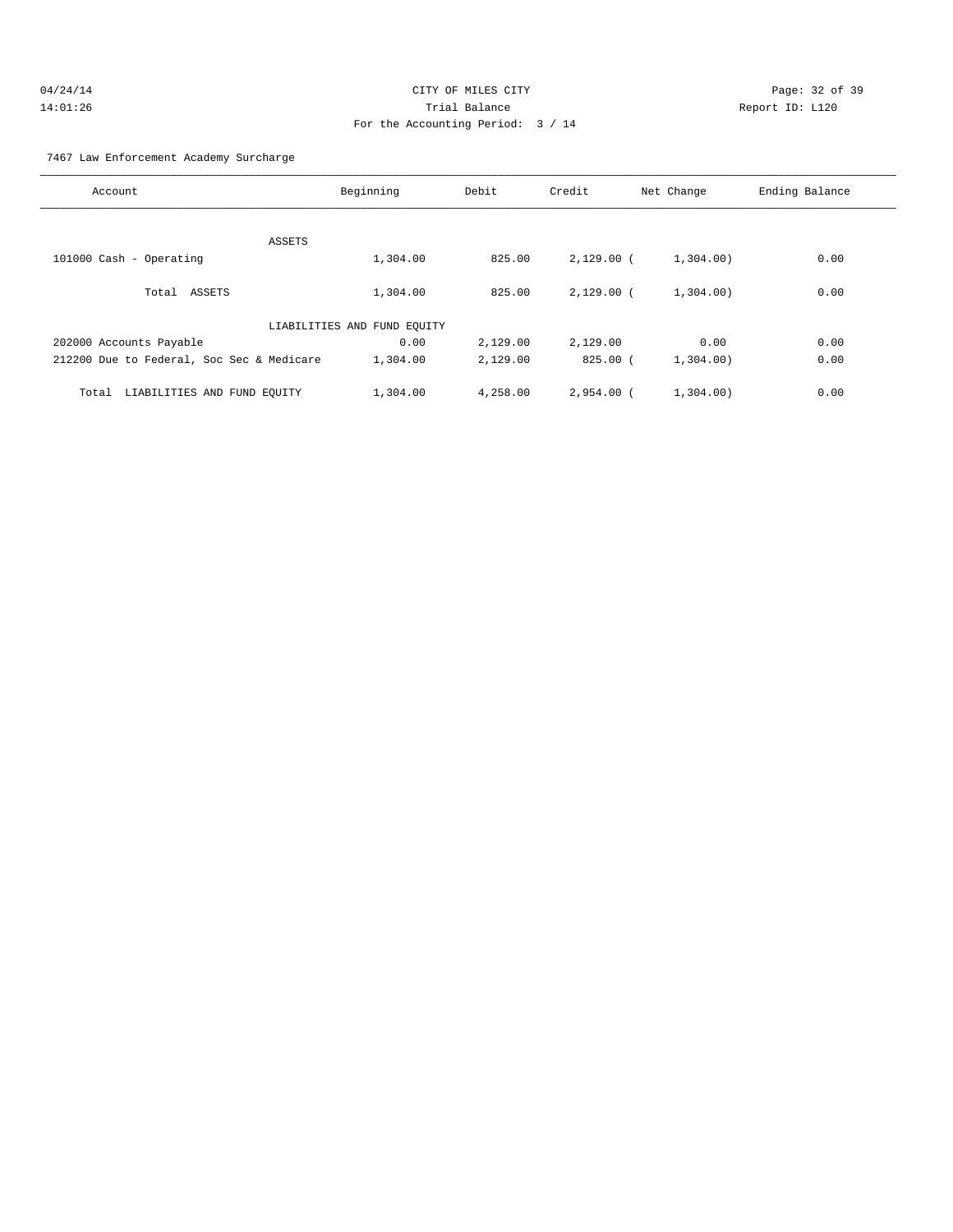| 04/24/14 | CITY OF MILES CITY                | Page: 33 of 39  |
|----------|-----------------------------------|-----------------|
| 14:01:26 | Trial Balance                     | Report ID: L120 |
|          | For the Accounting Period: 3 / 14 |                 |

7471 CIVIL LEGAL ASSIST/VICTIM DOM VIOLENCE PROG

| Account                              | Beginning                   | Debit    | Credit       | Net Change | Ending Balance |
|--------------------------------------|-----------------------------|----------|--------------|------------|----------------|
|                                      |                             |          |              |            |                |
| ASSETS                               |                             |          |              |            |                |
| 101000 Cash - Operating              | 1,968.50                    | 1,613.25 | 3,581.75 (   | 1,968.50)  | 0.00           |
|                                      |                             |          |              |            |                |
| Total ASSETS                         | 1,968.50                    | 1,613.25 | $3.581.75$ ( | 1,968.50)  | 0.00           |
|                                      | LIABILITIES AND FUND EQUITY |          |              |            |                |
| 202000 Accounts Payable              | 0.00                        | 3,581.75 | 3,581.75     | 0.00       | 0.00           |
| 212500 Due to Others                 | 1,968.50                    | 3,581.75 | $1,613.25$ ( | 1,968.50)  | 0.00           |
| LIABILITIES AND FUND EQUITY<br>Total | 1,968.50                    | 7,163.50 | $5,195.00$ ( | 1,968.50)  | 0.00           |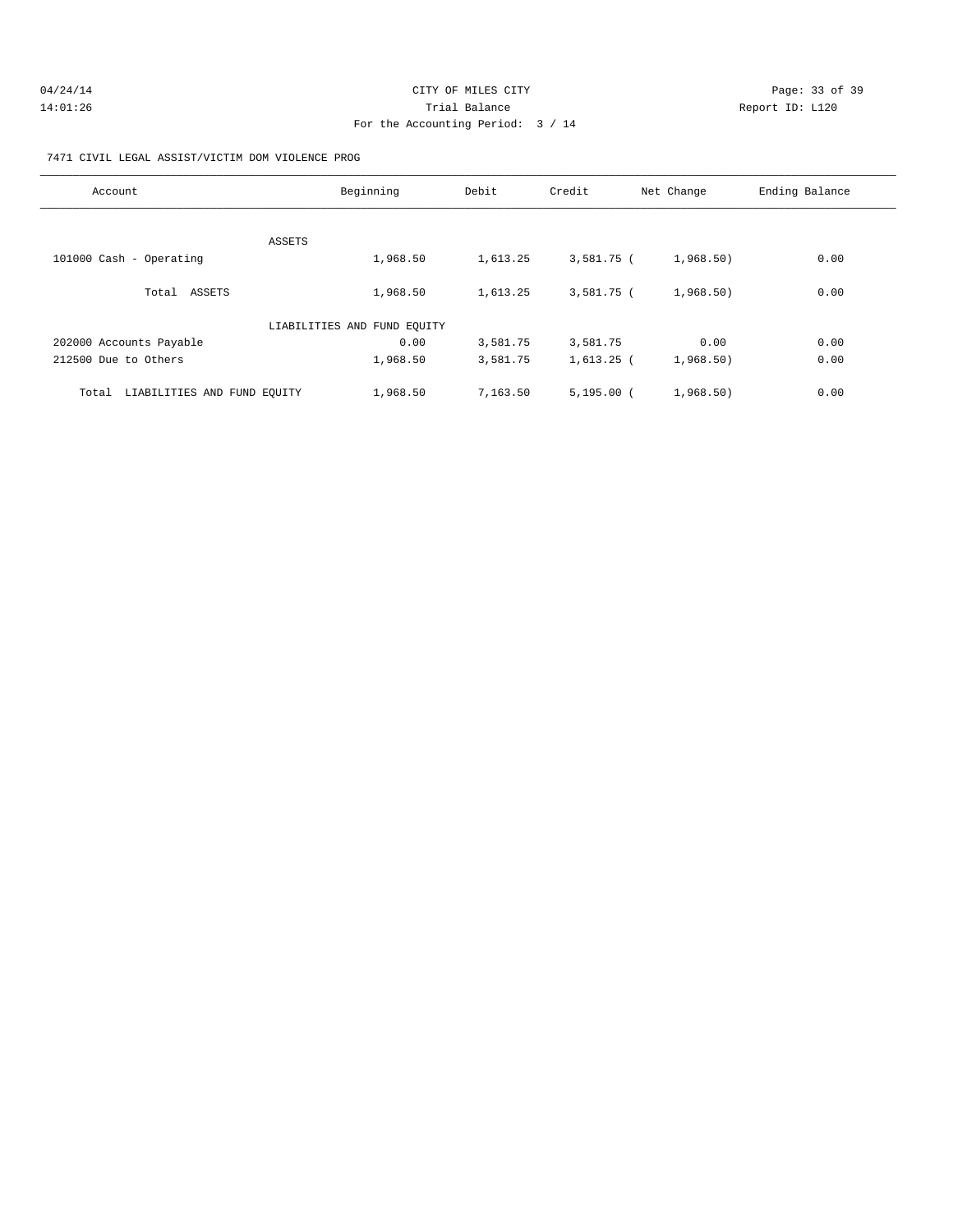## 04/24/14 Page: 34 of 39 14:01:26 Trial Balance Report ID: L120 For the Accounting Period: 3 / 14

#### 7910 PAYROLL FUND

| Account                                   | Beginning                   | Debit       | Credit      | Net Change   | Ending Balance |  |
|-------------------------------------------|-----------------------------|-------------|-------------|--------------|----------------|--|
|                                           |                             |             |             |              |                |  |
| <b>ASSETS</b>                             |                             |             |             |              |                |  |
| 101000 Cash - Operating                   | 107,588.57                  | 437,738.22  | 411,490.90  | 26,247.32    | 133,835.89     |  |
|                                           |                             |             |             |              |                |  |
| Total ASSETS                              | 107,588.57                  | 437,738.22  | 411,490.90  | 26, 247.32   | 133,835.89     |  |
|                                           |                             |             |             |              |                |  |
|                                           | LIABILITIES AND FUND EQUITY |             |             |              |                |  |
| 201000 Warrants Payable                   | 79,161.63                   | 99,838.32   | 154,512.58  | 54,674.26    | 133,835.89     |  |
| 212200 Due to Federal, Soc Sec & Medicare | 0.00                        | 62,323.79   | 62,323.79   | 0.00         | 0.00           |  |
| 212202 Due to State Unemployment          | 2,948.70                    | 4,390.66    | 1,441.96 (  | 2,948.70)    | 0.00           |  |
| 212203 Due to Worker's Compensation       | 25,478.24                   | 38,391.25   | 12,913.01 ( | 25, 478, 24) | 0.00           |  |
| 212204 Due to State Income Tax            | 0.00                        | 14,014.00   | 14,014.00   | 0.00         | 0.00           |  |
| 212205 due to MPORS-GABA                  | 0.00                        | 14,241.02   | 14,241.02   | 0.00         | 0.00           |  |
| 212207 Due to AFLAC, AFLAC PRETAX         | 0.00                        | 340.31      | 340.31      | 0.00         | 0.00           |  |
| 212208 Due to Health Ins, Dental, Vision  | 0.00                        | 54, 359. 35 | 54, 359. 35 | 0.00         | 0.00           |  |
| 212209 Due to PERS Retirement             | 0.00                        | 32,068.18   | 32,068.18   | 0.00         | 0.00           |  |
| 212210 Due to FURS-GABA Retirement        | 0.00                        | 12,279.09   | 12,279.09   | 0.00         | 0.00           |  |
| Total LIABILITIES AND FUND EQUITY         | 107,588.57                  | 332, 245.97 | 358, 493.29 | 26, 247.32   | 133,835.89     |  |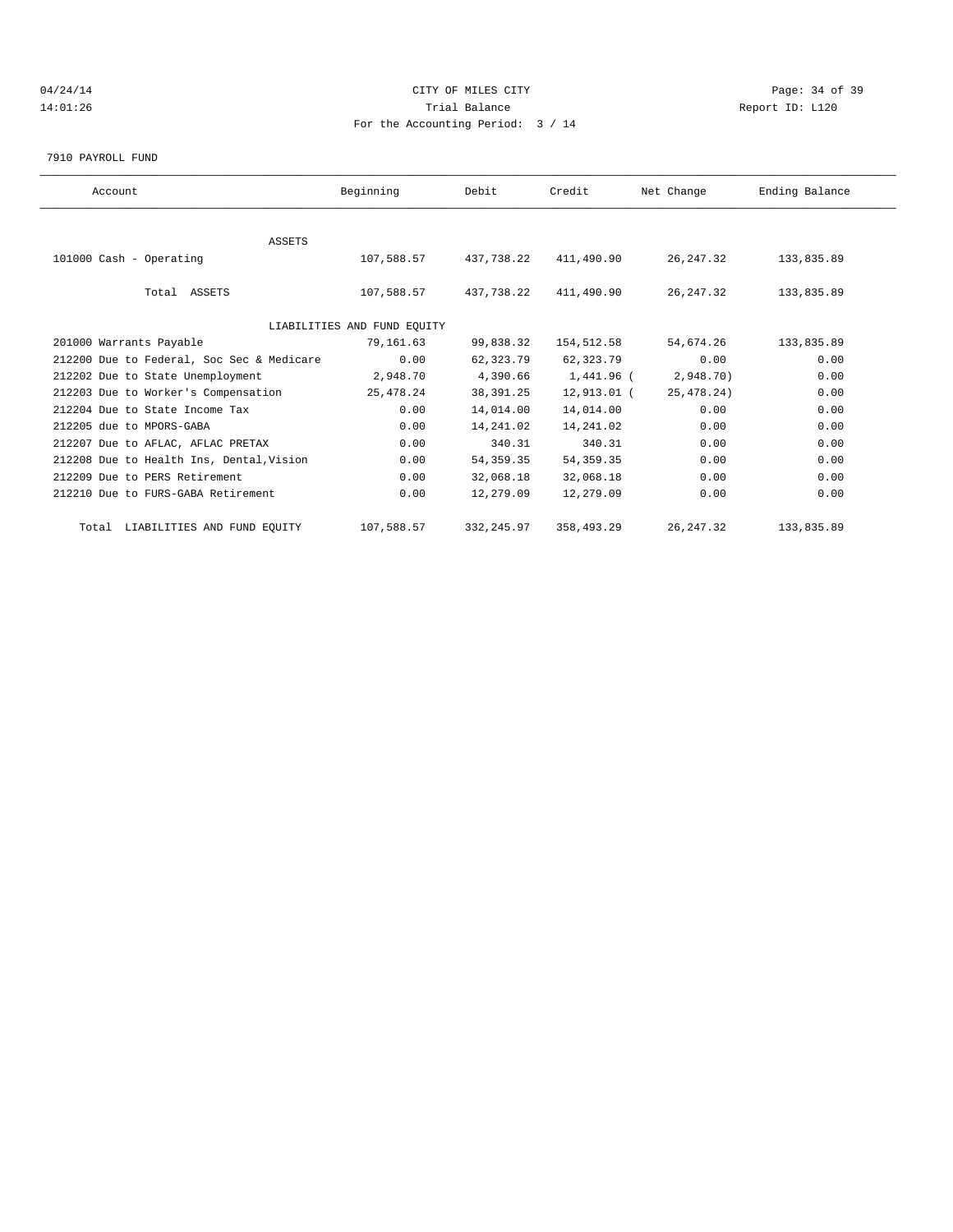| 04/24/14 | CITY OF MILES CITY                | Page: 35 of 39  |
|----------|-----------------------------------|-----------------|
| 14:01:26 | Trial Balance                     | Report ID: L120 |
|          | For the Accounting Period: 3 / 14 |                 |
|          |                                   |                 |

#### 7930 CLAIMS FUND

| Account                              | Beginning                   | Debit      | Credit     | Net Change | Ending Balance |
|--------------------------------------|-----------------------------|------------|------------|------------|----------------|
| ASSETS                               |                             |            |            |            |                |
| 101000 Cash - Operating              | 138,727.64                  | 299,759.63 | 279,577.87 | 20,181.76  | 158,909.40     |
| ASSETS<br>Total                      | 138,727.64                  | 299,759.63 | 279,577.87 | 20,181.76  | 158,909.40     |
|                                      | LIABILITIES AND FUND EOUITY |            |            |            |                |
| 201000 Warrants Payable              | 138,727.64                  | 279,577.87 | 299,759.63 | 20,181.76  | 158,909.40     |
| LIABILITIES AND FUND EQUITY<br>Total | 138,727.64                  | 279,577.87 | 299,759.63 | 20,181.76  | 158,909.40     |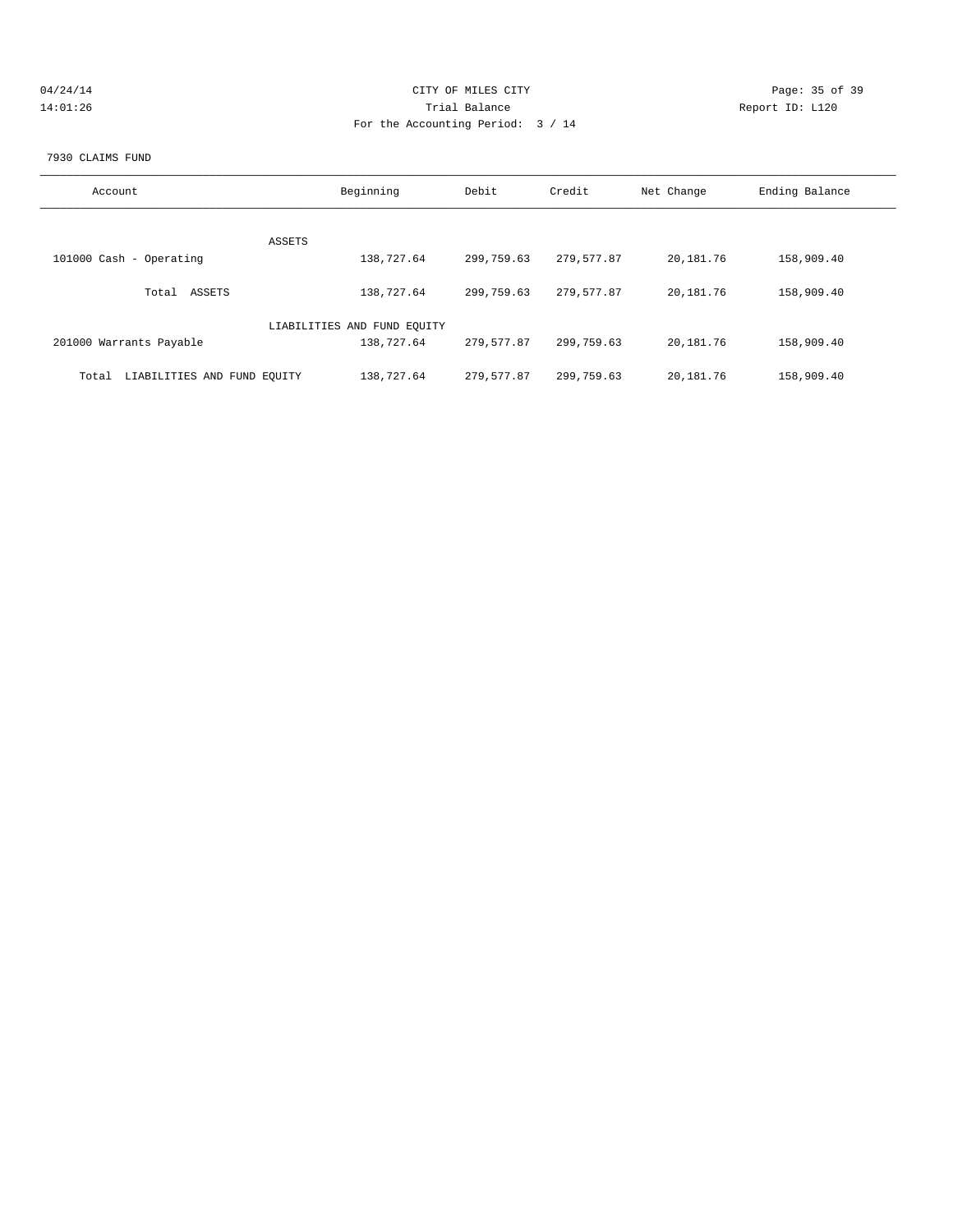7980 CUSTER CO WATER & SEWER DISTRICT

| Account                                 | Beginning                   | Debit     | Credit      | Net Change | Ending Balance |
|-----------------------------------------|-----------------------------|-----------|-------------|------------|----------------|
|                                         |                             |           |             |            |                |
|                                         | ASSETS                      |           |             |            |                |
| 101000 Cash - Operating                 | 0.00                        | 11,953.79 | 11,953.79   | 0.00       | 0.00           |
| 122000 Accounts Receivable              | 13,429.11                   | 10,981.48 | 11,953.79 ( | 972.31)    | 12,456.80      |
| Total ASSETS                            | 13,429.11                   | 22,935.27 | 23,907.58 ( | 972.31)    | 12,456.80      |
|                                         | LIABILITIES AND FUND EQUITY |           |             |            |                |
| 202000 Accounts Payable                 | 0.00                        | 11,953.79 | 11,953.79   | 0.00       | 0.00           |
| 211020 Due to Custer Water & Sewer Dist | 13,429.11                   | 11,953.79 | 10,981.48 ( | 972.31)    | 12,456.80      |
| LIABILITIES AND FUND EQUITY<br>Total    | 13,429.11                   | 23,907.58 | 22,935.27 ( | 972.31)    | 12,456.80      |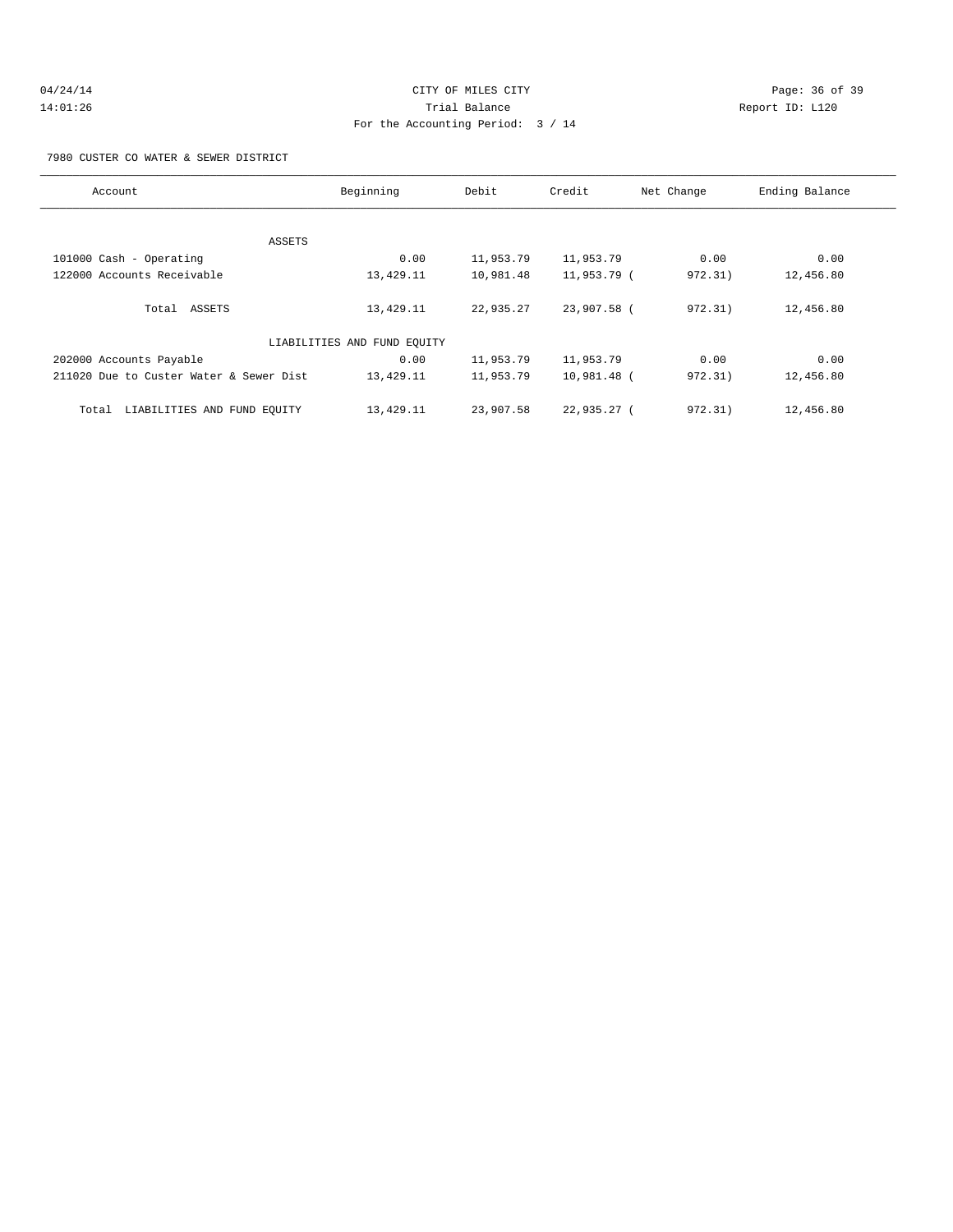| 04/24/14 | CITY OF MILES CITY                | Page: 37 of 39  |
|----------|-----------------------------------|-----------------|
| 14:01:26 | Trial Balance                     | Report ID: L120 |
|          | For the Accounting Period: 3 / 14 |                 |

7981 Interest Clearing

| Account                              | Beginning                   | Debit    | Credit   | Net Change | Ending Balance |
|--------------------------------------|-----------------------------|----------|----------|------------|----------------|
| ASSETS                               |                             |          |          |            |                |
| 101000 Cash - Operating              | 0.00                        | 1,015.59 | 0.73     | 1,014.86   | 1,014.86       |
| ASSETS<br>Total                      | 0.00                        | 1,015.59 | 0.73     | 1,014.86   | 1,014.86       |
|                                      | LIABILITIES AND FUND EQUITY |          |          |            |                |
| 212500 Due to Others                 | 0.00                        | 0.73     | 1,015.59 | 1,014.86   | 1,014.86       |
| LIABILITIES AND FUND EOUITY<br>Total | 0.00                        | 0.73     | 1,015.59 | 1,014.86   | 1,014.86       |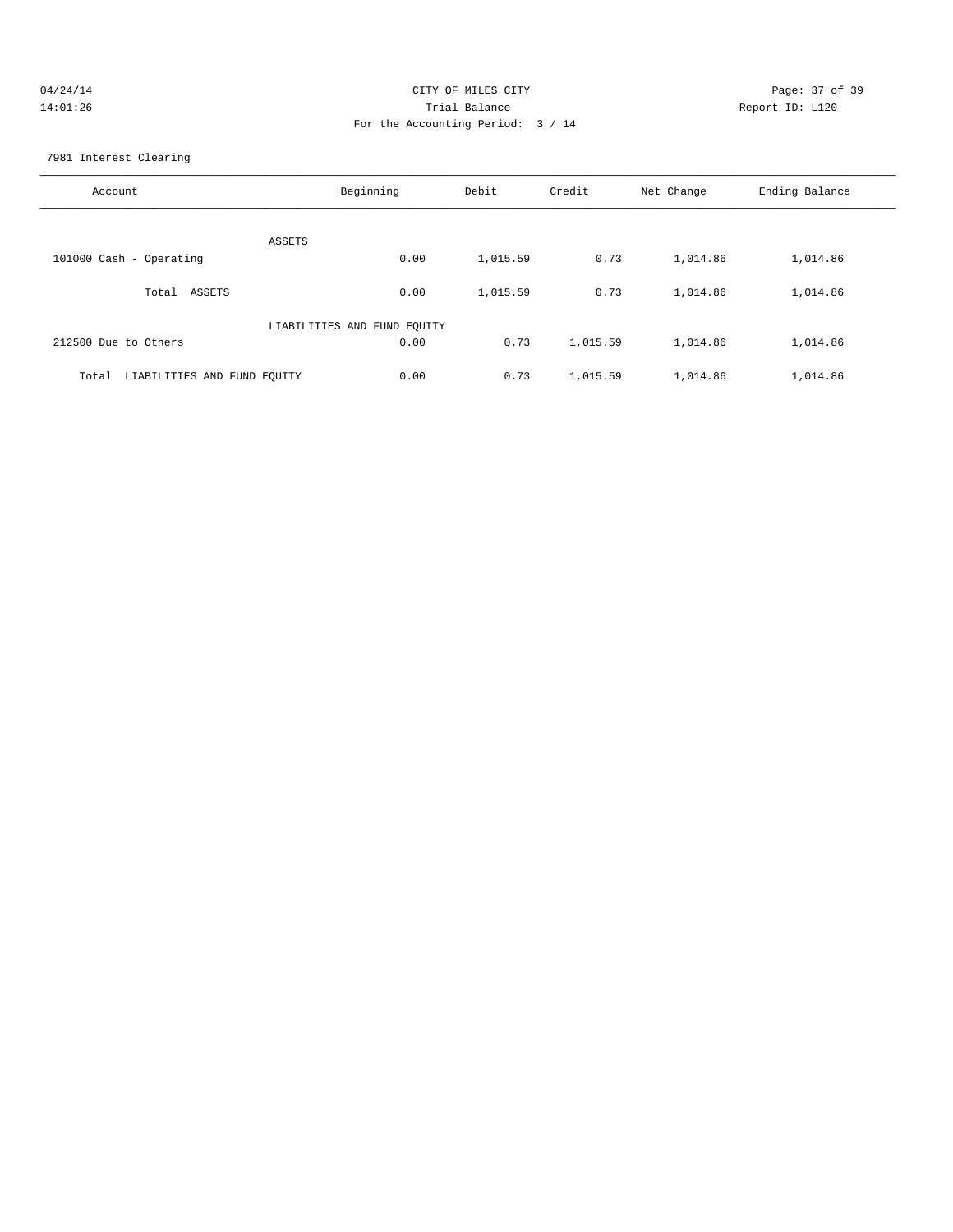| 04/24/14 |  |
|----------|--|
| 14:01:26 |  |

## CITY OF MILES CITY CONTROL CONTROL CONTROL CONTROL CONTROL PAGE: 38 of 39 14:00 Trial Balance and Communications of the Report ID: L120 For the Accounting Period: 3 / 14

9000 GENERAL FIXED ASSETS GROUP OF ACCOUNTS FUND

| Account                                                    | Beginning                   | Debit | Credit | Net Change | Ending Balance  |
|------------------------------------------------------------|-----------------------------|-------|--------|------------|-----------------|
|                                                            |                             |       |        |            |                 |
| <b>ASSETS</b>                                              |                             |       |        |            |                 |
| 181000 Land                                                | 526,599.00                  | 0.00  | 0.00   | 0.00       | 526,599.00      |
| 182000 Buildings                                           | 1,986,836.00                | 0.00  | 0.00   | 0.00       | 1,986,836.00    |
| 182100 Allowance for Depr - Buildings (Cre(                | 684,991.00)                 | 0.00  | 0.00   | 0.00       | 684,991.00)     |
| 186000 Machinery and Equipment                             | 3,038,732.00                | 0.00  | 0.00   | 0.00       | 3,038,732.00    |
| 186100 Allowance for Depr - Machinery & Eq(                | 1,463,750.00                | 0.00  | 0.00   | 0.00       | 1,463,750.00    |
| 187000 Infrastructure                                      | 33,670,108.00               | 0.00  | 0.00   | 0.00       | 33,670,108.00   |
| 187100 Allowance For Depreciation - Infras( 16,321,771.00) |                             | 0.00  | 0.00   | 0.00       | 16,321,771.00)  |
| Total ASSETS                                               | 20,751,763.00               | 0.00  | 0.00   | 0.00       | 20, 751, 763.00 |
|                                                            | LIABILITIES AND FUND EOUITY |       |        |            |                 |
| 280000 INVESTMENT IN GENERAL FIXED ASSETS                  | 20,751,763.00               | 0.00  | 0.00   | 0.00       | 20, 751, 763.00 |
| LIABILITIES AND FUND EQUITY<br>Total                       | 20,751,763.00               | 0.00  | 0.00   | 0.00       | 20, 751, 763.00 |